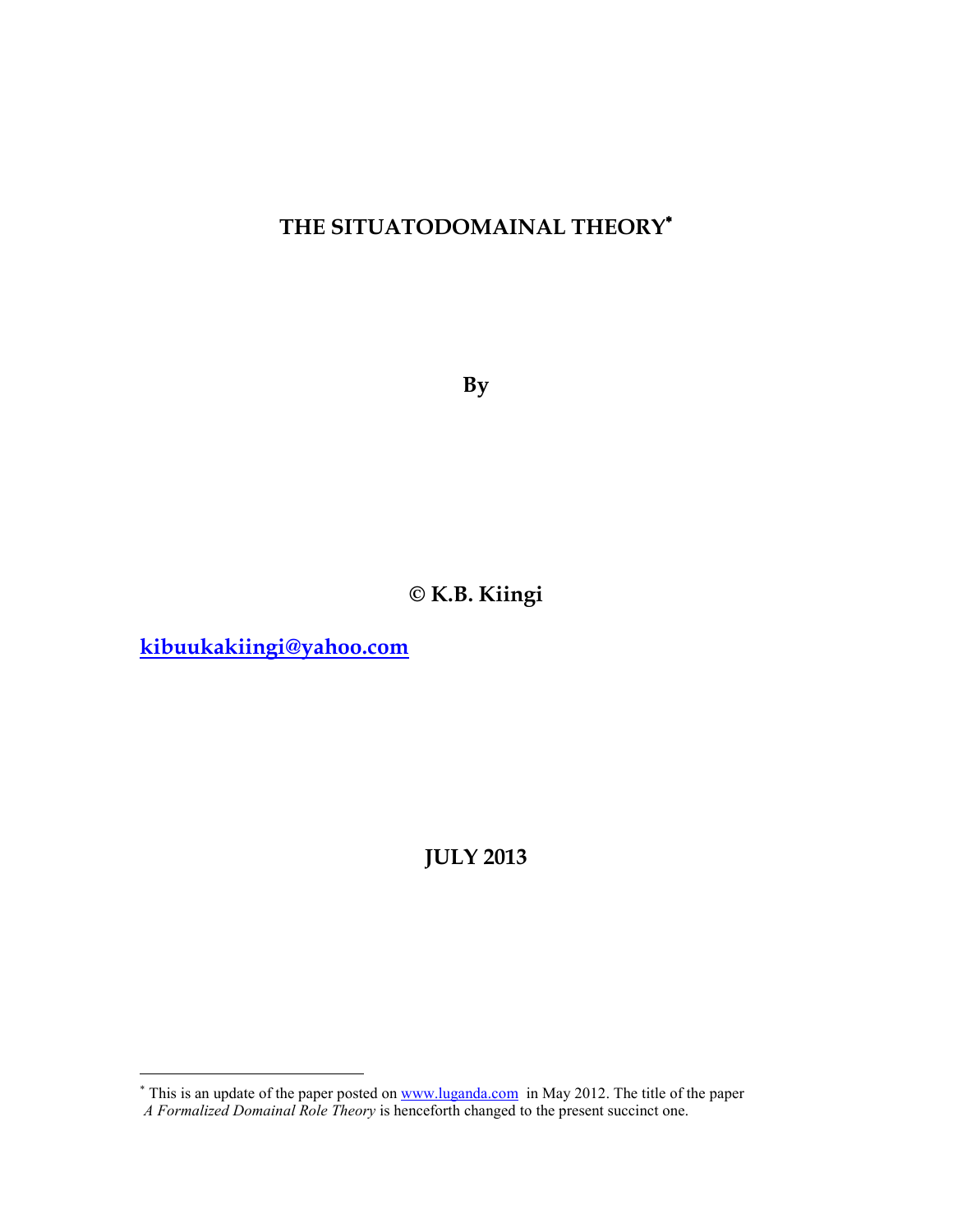#### **THE SITUATODOMAINAL THEORY**

**BY** 

#### **© K.B KIINGI**

#### *ABSTRACT*

*The problem of determining the nature and number of semantic roles dates back to the mid-1960s as the work of Charles Fillmore does evidence. The sole objective pursued in the present paper is to enunciate a theory of semantic roles that purports to resolve the aforementioned problem. The proposed solution resides in the parallel identification of the four types of Newtonian motion - - absolute, relative, contactive, and causative- - with exactly four types of predication in language. It is established that there are exactly four predicate types, exactly nine semantic roles, and exactly three argument types.* 

#### **1. PRESENTING THE PROBLEM**

In order to state the problem to be tackled in this paper, I propose to make contact with four texts on English Language and linguistics. The intended contact pertains to their treatment of role theory.

In their influential grammar of the English language Quirk et al (1985: 741) duly remind us that

analysis of participant roles has not achieved a general consensus, nor has it fully explored all distinctions … [their] description must therefore be considered tentative.

On the other hand, Brown and Miller (1991: 308) justify their description of role theory by "its offering a degree of both generality and particularity [although] it has no easily defended validity … [and] there seems to be no alternative in the current state of knowledge."

2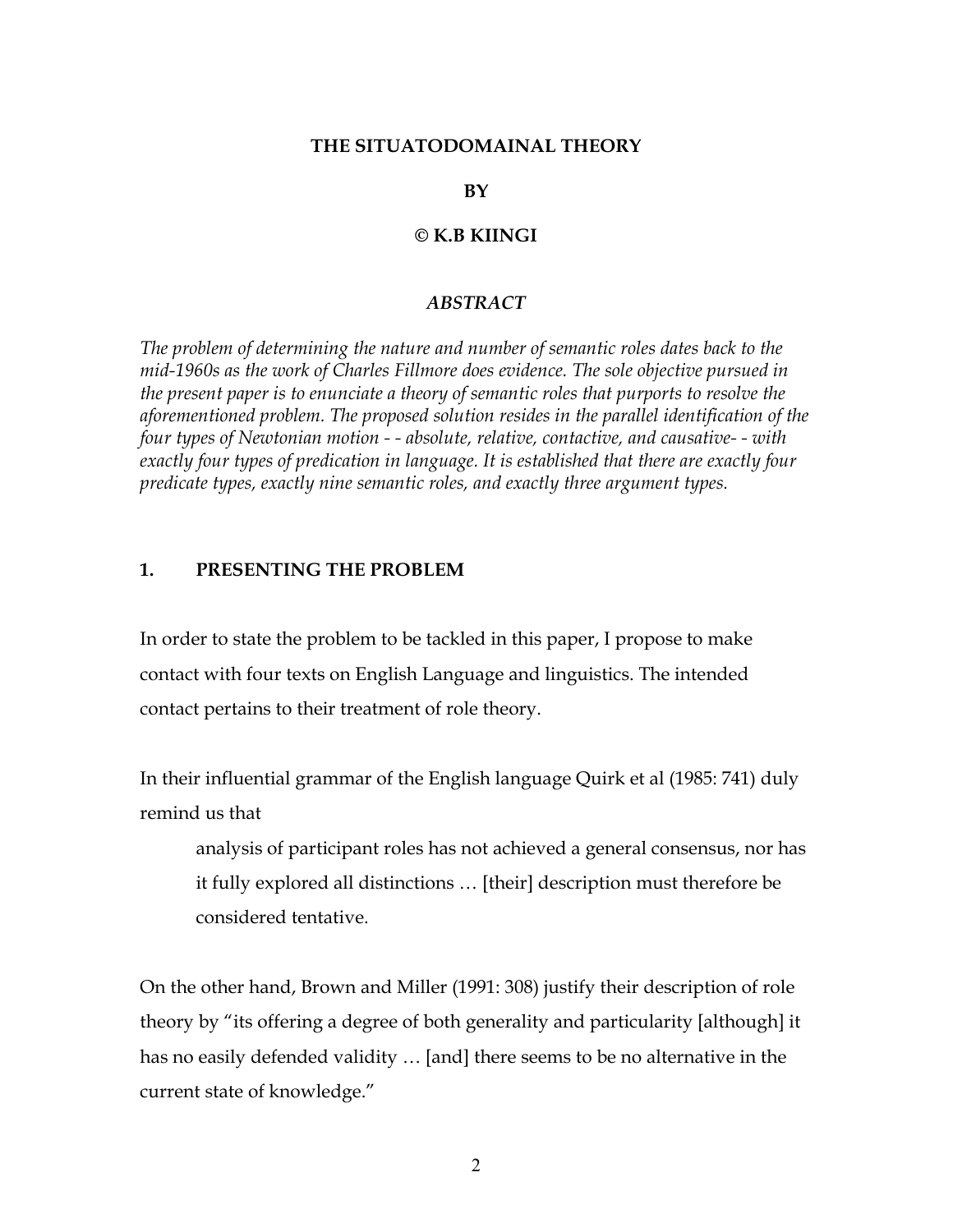While Fromkin et al (2003: 192) prefix their list of roles with a reassurance to the effect that "the list is not complete", Larson and Segal's (1995: 489) considered stance on the nature and number of semantic roles is the most pessimistic, for they write:

The upshot is that we regard the question of which thematic roles there are and how they are defined as empirical ones, to be resolved in the usual way: by investigations that construct specific theories making detailed and specific predictions. Preliminary theories of this kind have been proposed; however, it is likely that resolving thematic roles precisely will require a great deal of investigation, involving domains beyond linguistics. It is worth remembering that fully 22 centuries elapsed between the first suggestion of the atomic theory of matter, in which all substances were factored into earth, water, air, and fire, and the elaboration of atomic theory by John Dalton, in which a more complete and satisfactory set of atomic constituents was proposed. Finding elementary constituents can evidently be a long-term project.

Admittedly, the development of atomic theory was tortuous; but we need not resign ourselves to a similar state-of-affairs with regard to role theory. The objective I am poised to pursue in this paper is to bring the problem of determination of semantic roles closer to its solution by propounding a so-called "situatodomainal theory". Taking my cue from Larson and Segal, I embark on the quest for semantic roles, in relevant areas beyond linguistics with extraordinary keenness on mechanics.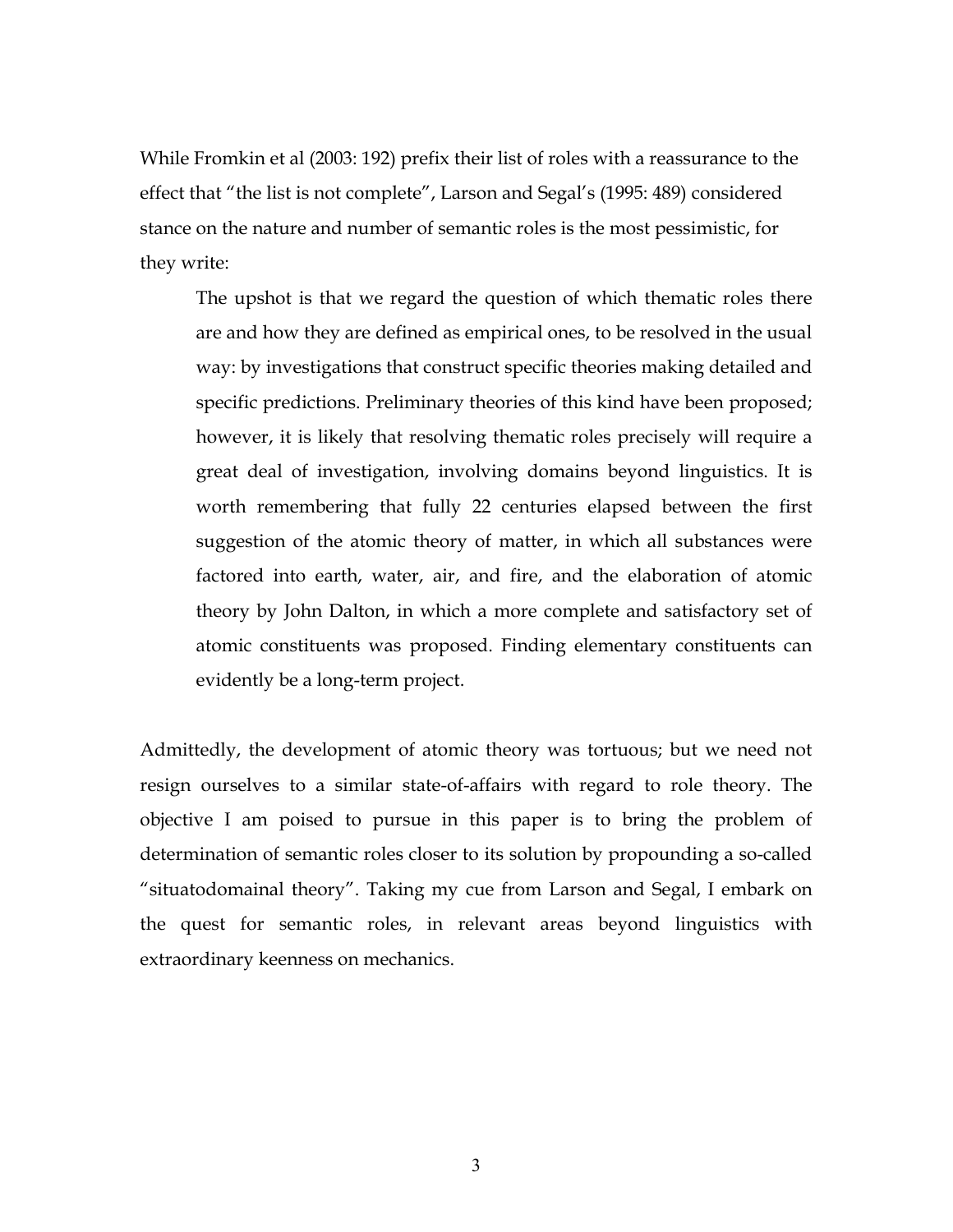#### **2. RELEVANT AREAS BEYOND LINGUISTICS**

#### **2.1 Newtonian Mechanics**

Newton's Second Law of Motion or Newton II, for short, states that if an external resultant force **F** acts on a body of mass m moving with a velocity **v**, then

**, where**  $k = constant$ **.** dt

For 
$$
k = 1
$$
,  $F = \frac{d (mv)}{dt} = m \frac{dv}{dt} + v \frac{dm}{dt}$ .

For  $\text{d}m = 0$ ,  $\text{F} = \text{ma}$ , where  $\text{a} = \text{d}\text{v}$ ;  $\text{a}$  is the acceleration. dt dt

For  $\mathbf{F} = \mathbf{ma} = \mathbf{0}$ , we obtain Newton I.

Newton I is obeyed if and only if either statically  $v = 0$  for the absolute or relative rest of the body; or dynamically,  $v = constant$  for the absolute or relative motion of the body.

For two bodies 1 and 2, Newton II assumes the form  $\mathbf{F}_{12} + \mathbf{F}_{21} = \mathbf{m}\mathbf{a}$ , where  $\mathbf{F}_{12}$  is the force on body 1 exerted by body 2 while  $\mathbf{F}_{21}$  is the force on body 2 exerted by body 1. Putting  $\mathbf{F}_{12} + \mathbf{F}_{21} = \mathbf{ma} = \mathbf{0}$ , we obtain Newton III. Newton III is obeyed such that both bodies are in contact either statically,  $F_{12} = -F_{21}$ ; or dynamically,  $m_1v_1 + m_2 v_2 = m_1v'_1 + m_2v'_2$  [i.e. conservation of momentum of two colliding bodies].

If **F** = ma  $\neq$  0, **v**  $\neq$  constant for either absolute or relative motion of a body. If  $\mathbf{F}_{12} + \mathbf{F}_{21} = \text{ma} \neq \mathbf{0}$ ,  $\mathbf{v} \neq \text{constant}$  for the motion of the body of mass m.

In summary, absolute, relative or contactive motion is caused by Newtonian forces.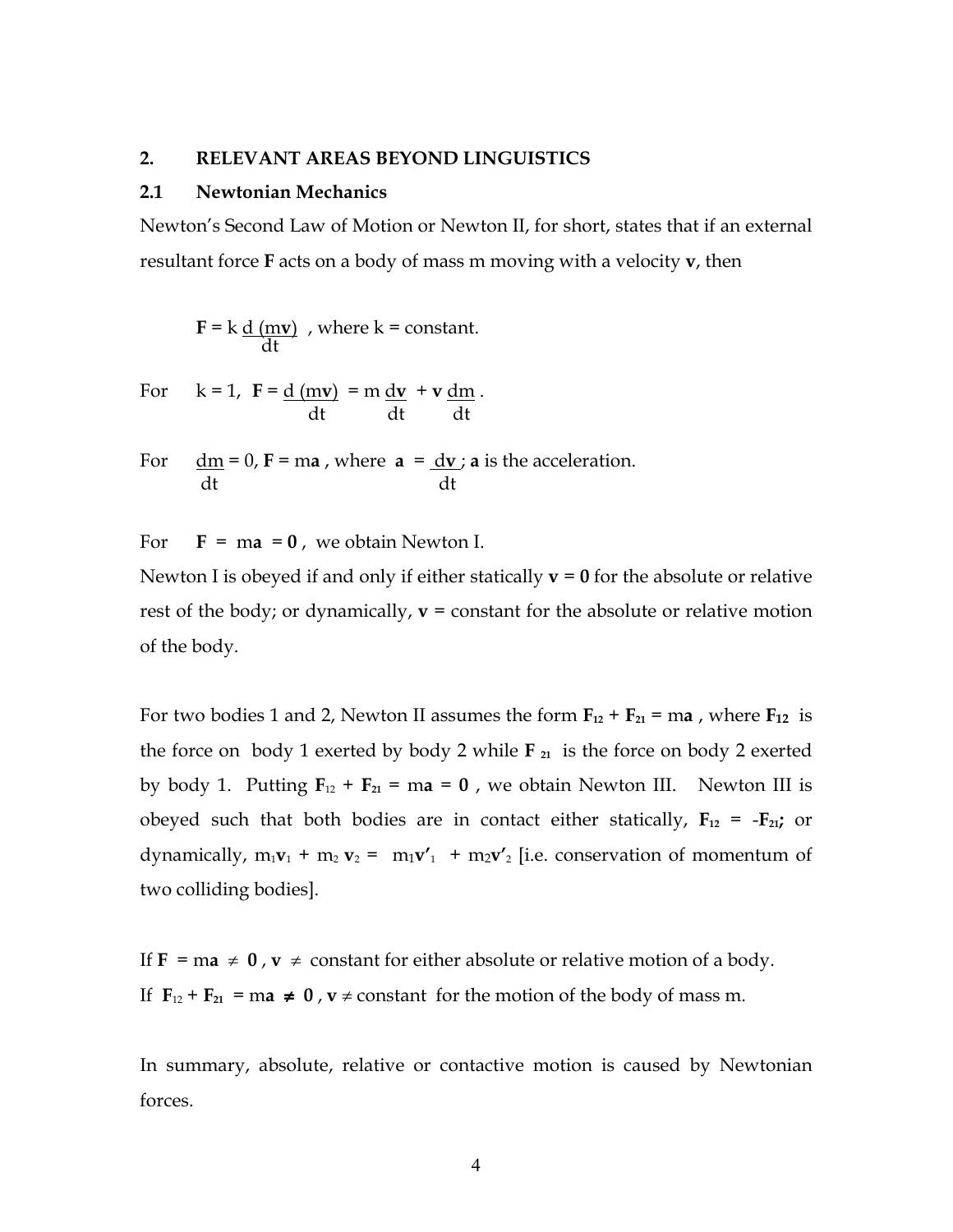## **2.2 Entities and Situations**

An entity  $\epsilon$  is that which is, while a situation  $\sigma$  is a state – of – affairs in which entities are related.

We turn to the discipline of logic and mathematics to identify non-material entity types ν :

| (1) | proposition | р                 |
|-----|-------------|-------------------|
| (2) | space       | $\ell$ ("length") |
| (3) | quantity    | q                 |
| (4) | set         | $u$ ("unit")      |
| (5) | number      | n                 |
| (6) | intensity   | i                 |
|     |             |                   |

In order to study physics, chemistry and biology we need the following material entity types  $\mu$  :

| (7) | matter                                 | m                                           |
|-----|----------------------------------------|---------------------------------------------|
| (8) | time<br>t                              |                                             |
|     | (9) abiotic material object $r("res")$ |                                             |
|     |                                        | $(10)$ biotic material object o $("organ")$ |
|     | $(11)$ plant b ("botany")              |                                             |
|     | $(12)$ animal                          | z $("zoology")$                             |
|     | $(13)$ human                           | h                                           |
|     | (14) material artifact                 | а                                           |

Finally, we turn to psychology for mental entity types γ (Ger **Geist** "mind"):

| $(15)$ percept   | e ("experience") |
|------------------|------------------|
| $(16)$ cognition |                  |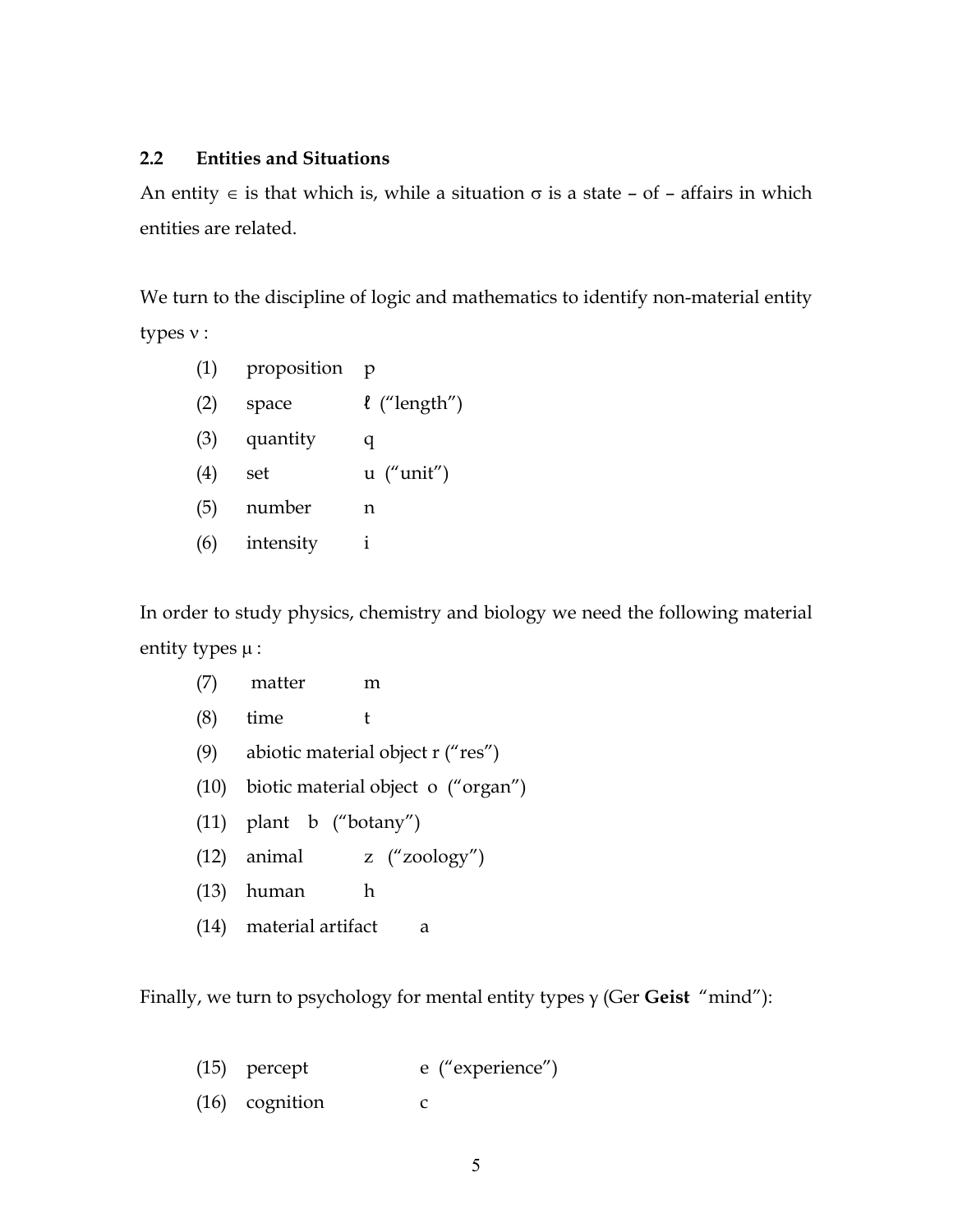| $(17)$ emotion         | f ("feeling")        |
|------------------------|----------------------|
| $(18)$ judgment        |                      |
| (19) psychomotor       | $v$ ("vita")         |
| (20) communication     | s ("speech", "sign") |
| (21) (mental) artifact | а                    |

#### **3. PRELIMINARY EXPLICATION OF PIVITAL CONCEPTS**

In this Section I wish to pave the way for the enunciation of the theory in Section 4 by, at least, informally characterizing or describing the semantic roles envisaged. But first and foremost I shall subsume both "entity" and "situation" under the term "argument". The roles to be posited in the theory are as follows:

| (1)      | B             | ("become") :           |                       | change bearer in a situation            |
|----------|---------------|------------------------|-----------------------|-----------------------------------------|
| (2)      | Z             | ("zero")<br>$\sim 100$ |                       | non-change bearer in a situation        |
| (3)      | R             |                        |                       | reference                               |
| (4)      | D             |                        | $\ddot{\phantom{a}}$  | direction                               |
| (5)      | J             | $("jointly")$ :        |                       | comitative                              |
| (6)      | $\mathbf S$   |                        | $\ddot{\cdot}$        | source                                  |
| (7)      | M             |                        | $\ddot{\cdot}$        | mediate                                 |
| (8)      | G             |                        | $\ddot{\cdot}$        | goal                                    |
| (9)      | $\mathcal{O}$ | ("on")                 | $\mathbb{C}^{\times}$ | surficial                               |
| (10)     | Y             |                        |                       | (Luganda okuYINGILA "enter") : internal |
| (11)     | X             | ('extra'') :           |                       | external                                |
| (12)     | W             | ("way")                | $\sim$ 1              | range                                   |
| (13)     | $\mathbf P$   |                        | $\vdots$              | part-of                                 |
| $(14)$ U |               | $("upper")$ :          |                       | augmentative                            |
| (15)     | $\bf{I}$      | $("iso-")$ :           |                       | equative                                |
| (16)     | L             | ("lower")              | $\ddot{\cdot}$        | diminutive                              |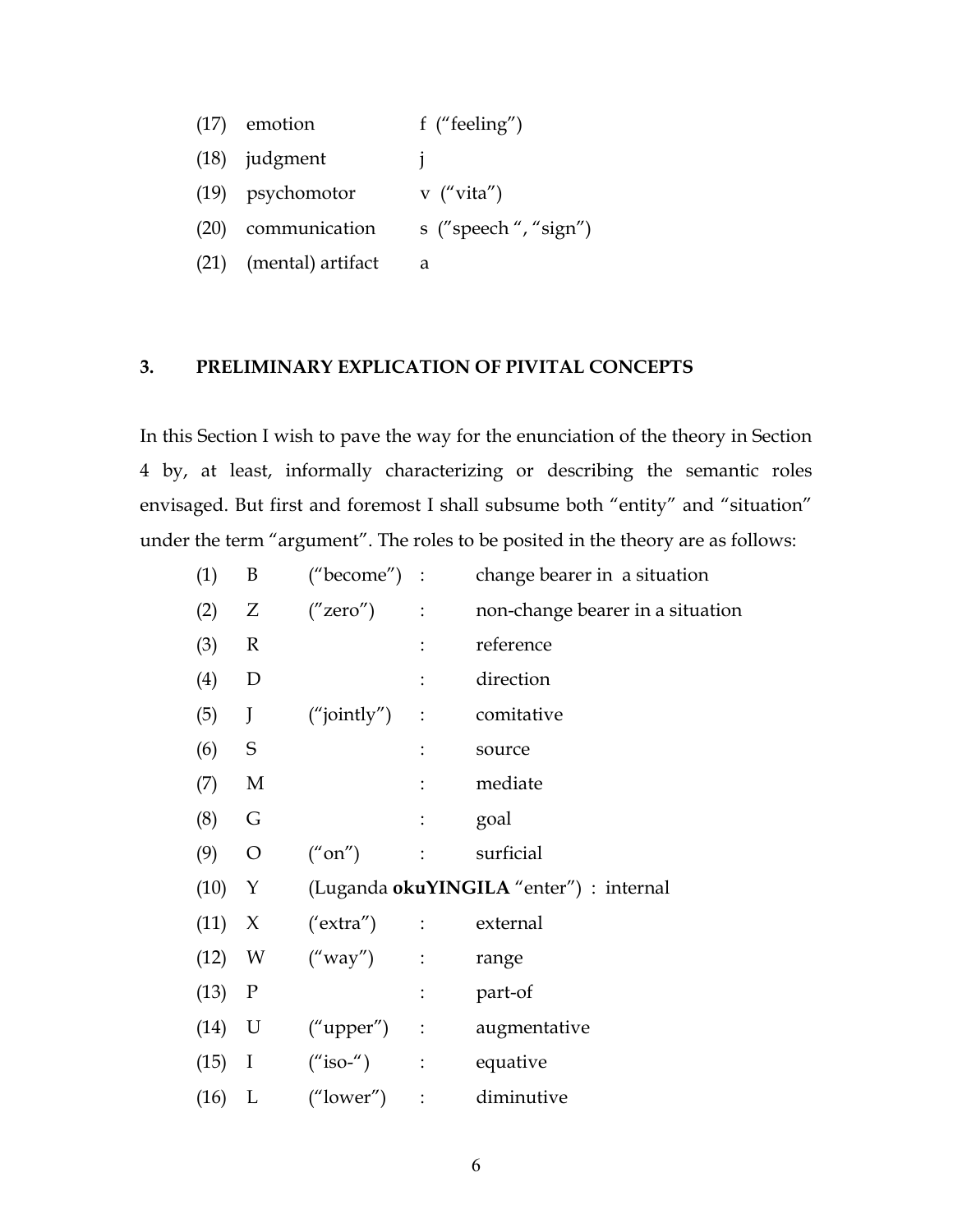| $(17)$ N |   | ("knocker") :  | dynamic contactor |
|----------|---|----------------|-------------------|
| $(18)$ T |   | ("toucher") :  | static contactor  |
| $(19)$ A |   | ("affected") : | contacted         |
| $(20)$ C |   |                | causer            |
| $(21)$ K |   |                | anticauser        |
| (22)     | Е |                | effected          |

In anticipation of what will transpire in the next Section it will be convenient to regroup the semantic roles (1)-(22) as follows:

 $\Sigma$  = B, Z; χ = R, D, J, S, M, G, O, Y, X, W, P, U, I, L; ψ = N, T; A; Φ = C, K; E To complete this Section I introduce five definitions Def 1-5.

**Def 1:** A predicate  $\pi$  is a combination of semantic roles such that  $\pi = \theta_1 \dots \theta_n$ , where  $\pi =$  predicate,  $\theta_1, \theta_n =$  first, ...,nth roles.

**Def 2:** An argument η is either an entity  $∈$  or situation  $σ$ .

- **Def 3:** A domain δ is a quantity to which, in a given situation, an argument intrinsically belongs.
- **Def 4:** A situation is defined according to:  $\sigma = \theta_1 \eta_1(\delta_1) \dots \theta_n \eta_n(\delta_n)$
- **Def 5:** A semantic equation is defined according to:  $\theta_1 \eta_1(\delta_1) \dots \theta_n \eta_n(\delta_n) = \theta_1 \eta_1(\sigma'') + \dots \theta_n \eta_n(\sigma'')$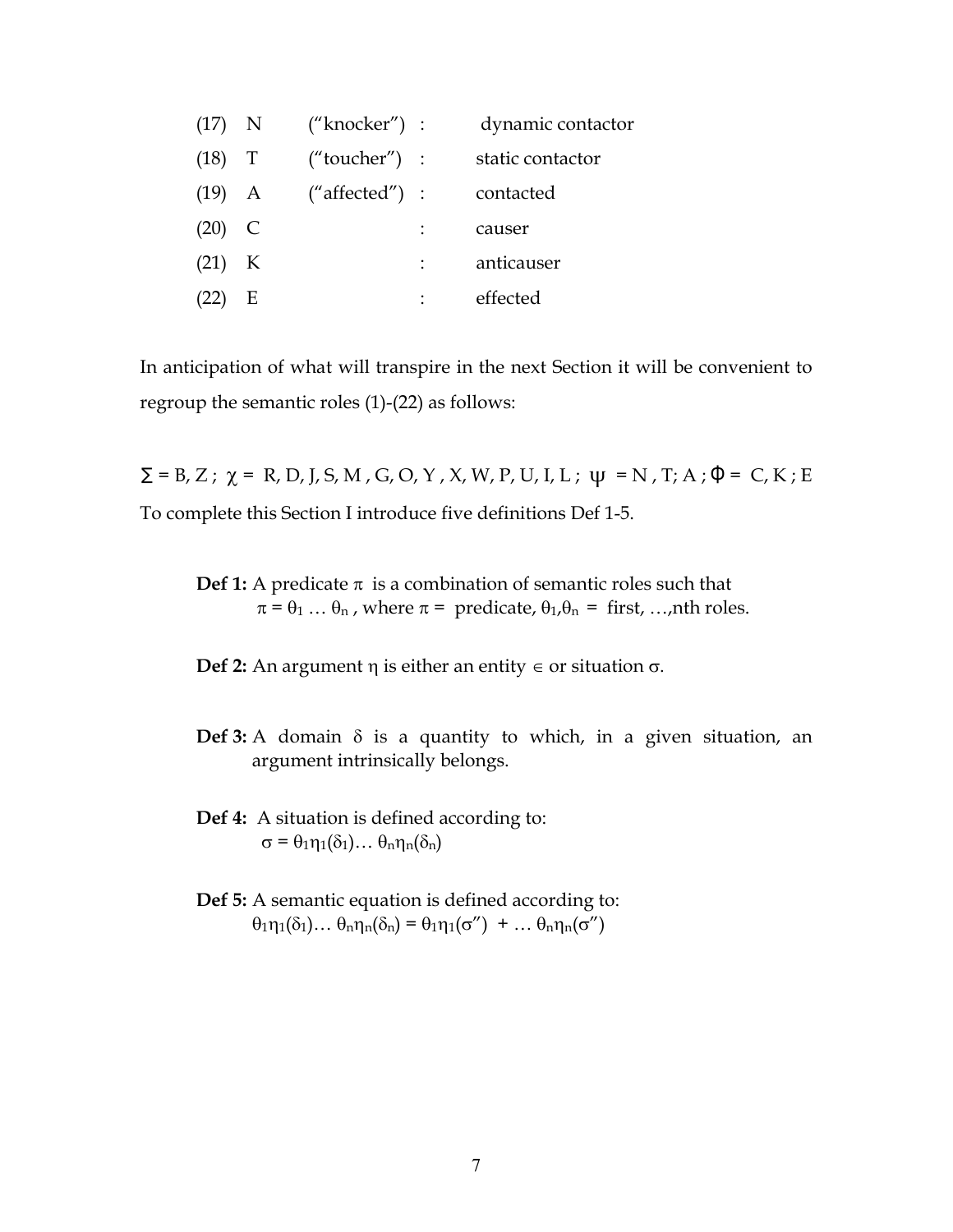## **4. THE SITUATODOMAINAL THEORY**

#### **Axiom 1:**

Linguistic signification at least parallels motion which is caused by Newtonian forces.

#### **Axiom 2 :**

There are exactly four basic predicate types:

- (i) absolute  $[\Sigma]$
- (ii) relative  $[\Sigma \chi]$
- (iii) contactive  $[\psi A]$
- (iv) causative [ΦE]

#### **Axiom 3:**

There are exactly three argument types"

| (i)  | non-material: |   |     | $p, l, q, u, n, i \sigma$        |
|------|---------------|---|-----|----------------------------------|
| (ii) | material :    | u | $=$ | m, t, r, o, b, z, h, a, $\sigma$ |
|      | (iii) mental: |   |     | e, c, f, j, v, s, a, $\sigma$    |

#### **Axiom 4:**

If  $\theta_1 \eta_1(\delta_1) \theta_2 \eta_2(\delta_2)$  =  $\sigma$ , then  $\theta_1$ η<sub>1</sub>(δ<sub>1</sub>) $\theta_2$ η<sub>2</sub>(δ<sub>2</sub>) =  $\theta_1$ η<sub>1</sub>(σ'') +  $\theta_2$ η<sub>2</sub>(σ'')

## **5. FORMALIZING SITUATIONS**

I now analyze and formalize 85 situations in the situatodomainal language. The first twelve examples will go a long way to make the notion of domain more accessible. Explanatory notes will be appended to the formalizations.

- (1.0) Ali **is (nonvolitionally) in contact with** the box. h(m'')  $[TA]$  r(m'') (1.1) Th(m") Ar(m") **to be in contact with** Two entities in the material domain are in contact.
- (2.0) Ali **sees** the box. h(e") [NA] r(m")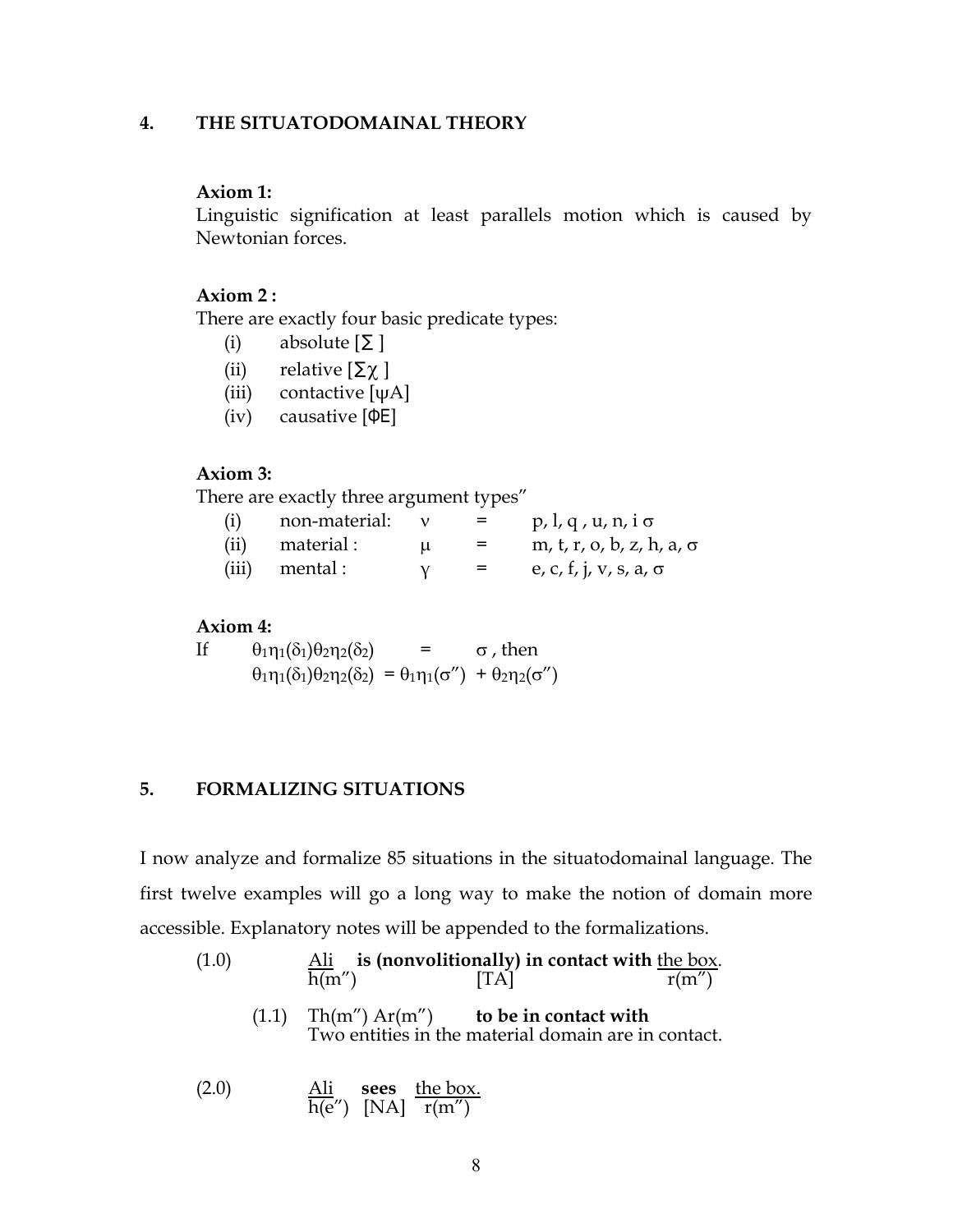|       | $(2.1)$ Nh(e") Ar (m")                                                                           | to see                                                      |
|-------|--------------------------------------------------------------------------------------------------|-------------------------------------------------------------|
|       | is in the material domain.                                                                       | Here, h in the perceptual domain is in contact with r which |
| (3.0) | $\frac{\text{Ali}}{\text{h}(c')}$ knows the box.<br>$r(m'')$                                     |                                                             |
|       | (3.1) $\text{Th}(c'') \text{ Ar } (m'')$ to know                                                 |                                                             |
| (4.0) | $\frac{\text{Ali}}{\text{h(c'')}}$ remembers the box.<br>$\frac{\text{Kh}}{\text{r(m'')}}$       |                                                             |
|       | $(4.1)$ Nh(c'')Ar(m'')                                                                           | to remember                                                 |
| (5.0) | $\frac{\text{Ali}}{\text{h}(i'')}$ likes the box.<br>[TA] $\frac{\text{the box}}{\text{r}(m'')}$ |                                                             |
|       | $(5.1)$ Th(j'')Ar(m'')                                                                           | to like                                                     |
| (6.0) | $\frac{\text{Ali}}{\text{h}(v'')}$ kicks the box.<br>$r(m'')$ [NA] $r(m'')$                      |                                                             |
|       | $(6.1)$ Nh(v") Ar(m")                                                                            | to kick                                                     |
| (7.0) | $\Delta$ is here above                                                                           |                                                             |

| (7.0) | All <b>nas</b> a box.<br>$h(h'')$ [TA] $r(m'')$ |         |
|-------|-------------------------------------------------|---------|
|       | $(7.1)$ Th(h'') Ar(m'')                         | to have |

| (8.0) | h(o'')                  | The patient <b>responded to</b><br>[NA] | the drug.<br>r(m'') |
|-------|-------------------------|-----------------------------------------|---------------------|
|       | $(8.1)$ Nh(o'') Ar(m'') |                                         | to respond to       |

| (9.0) | Ali<br>meets<br>$\overline{h_1(h'')}$ [NA]         | Fatuma.<br>$h_2(h'')$ |         |
|-------|----------------------------------------------------|-----------------------|---------|
|       | $(9.1)$ Nh <sub>1</sub> (h'')Ah <sub>2</sub> (h'') |                       | to meet |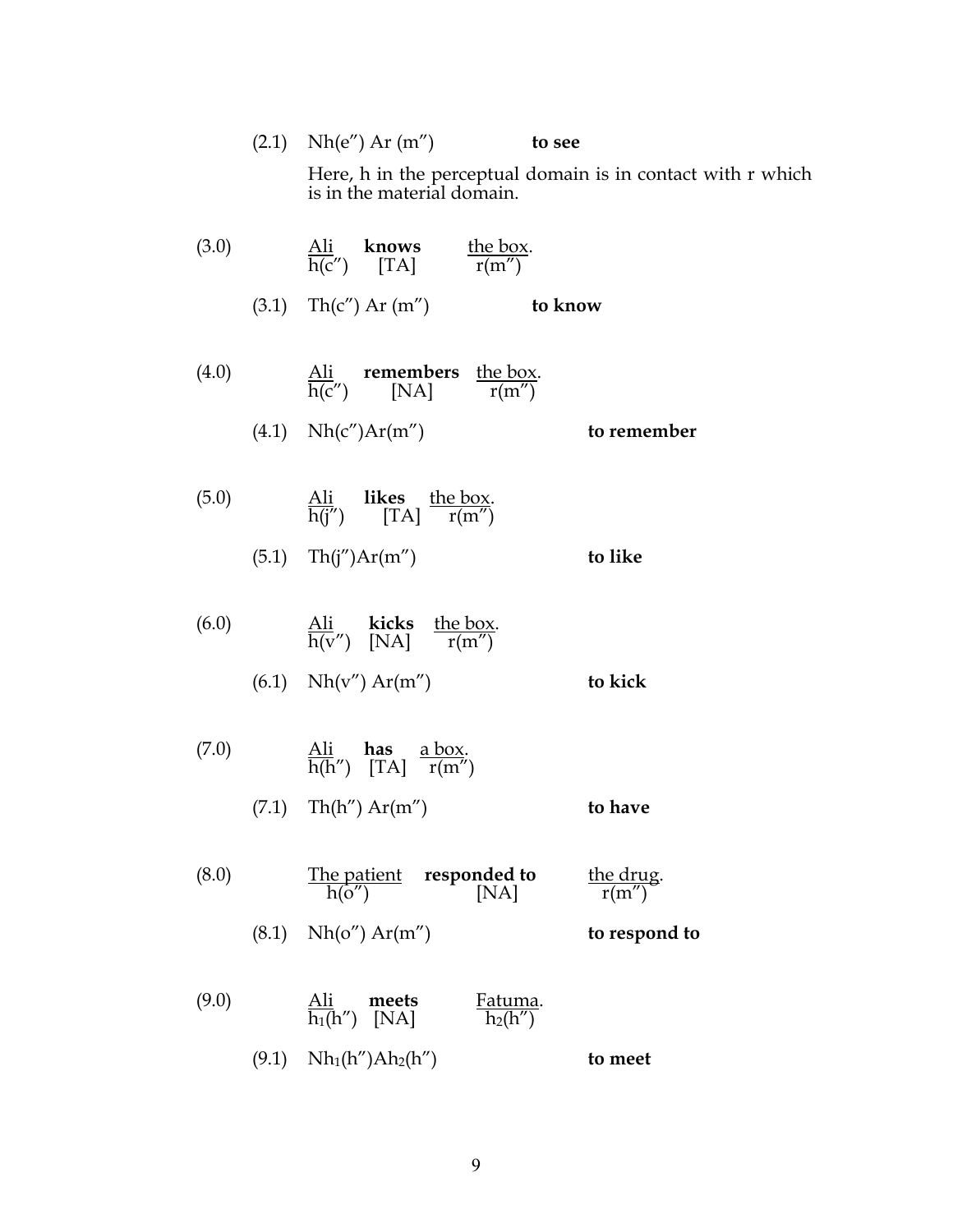(10.0) 
$$
\frac{A \text{ comet}}{r_1(m'')}
$$
 **collided with** one of the planets.  
\n(10.1)  $Nr_1(m'')Ar_2(m'')$  **to collide with**  
\n(11.0) Ali calls Fatuma.

$$
\frac{\ln n}{h_1(s'')}
$$
 and 
$$
\frac{\ln \tan n}{h_2(e'')}
$$

**(11.1)**  $Nh_1(s'')Ah_2(e'')$  **to call** 

Here  $h_1$  in the communicational domain gets in contact with  $h_2$  in the perceptual domain.

(12.0) 
$$
\frac{\text{Ali}}{\text{h (j'')}} \frac{\text{endorses the agreement}}{\text{r(s'')}}\text{to endorse}
$$

I now analyze and formalize 74 sentences, sixty-six of which are taken from Quirk et al (1985:754) ((sentences (1)-(39)), Brown and Miller (1991:309)(sentences (40-(57)), and Fromkin et al (2003:192-3) (sentences (58)-(66)). For the benefit of readers who are knowledgeable about Quirk et al's , Brown and Miller's and Fromkin et al's analyses, their respective sets of role labels precede my formalizations.

(13.0) She is happy.  
\nAffected  
\n(13.1 She is happy.  
\n
$$
h(h'') [ZY]
$$
  $\frac{happy}{\sigma(f')}$   
\n(13.2  $Zh(h'')Y\sigma(f'')$ 

(14.0) He turned traitor.  
Agentive 14.1 He turned traitor.  

$$
(14.1) \underbrace{He}_{h(h'')} \underbrace{turned}_{BY]} \underbrace{trainor}_{\sigma(j'')}
$$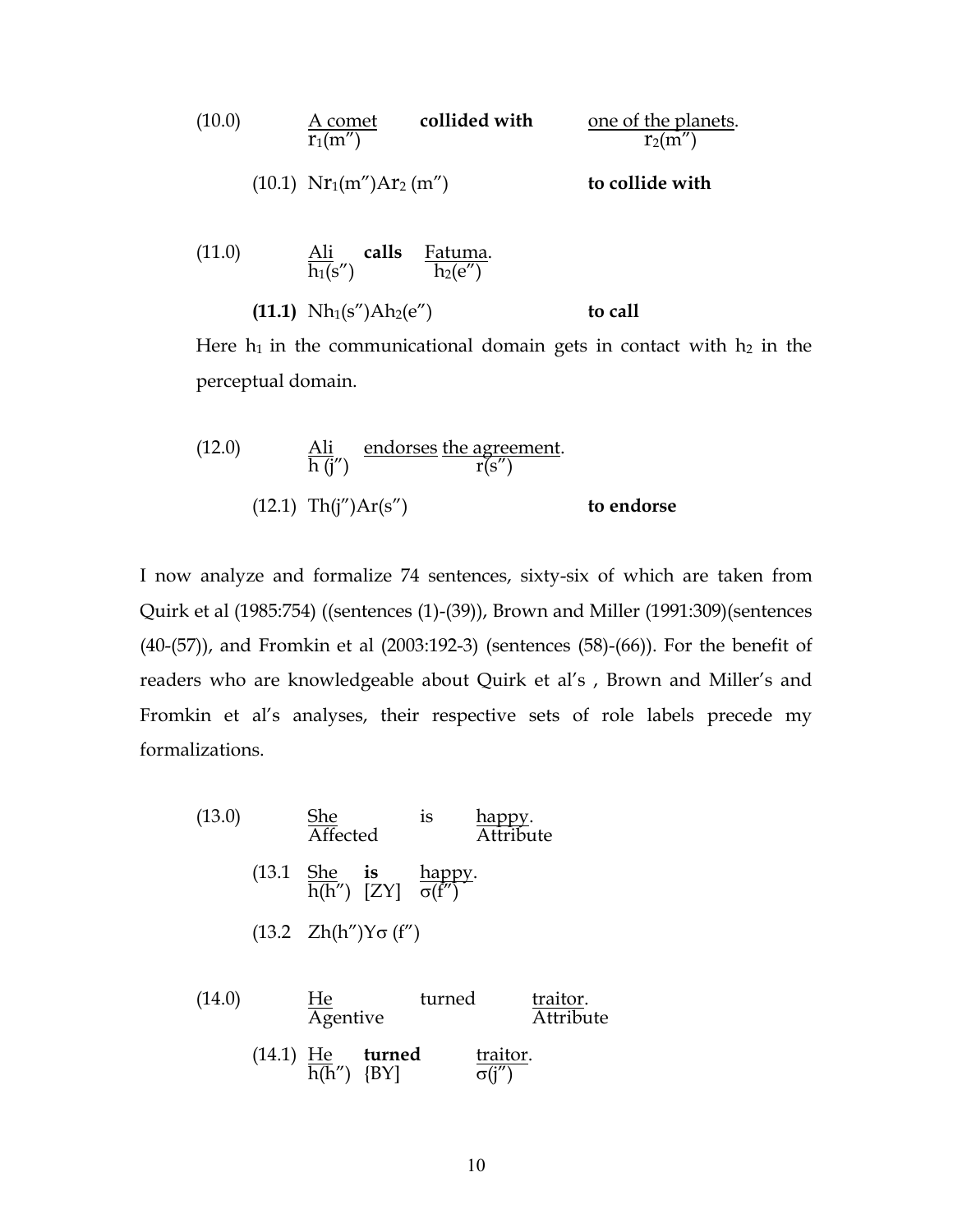$$
(14.2) Bh(h'')Y\sigma(j'')
$$

| (15.0) | The Sahara<br>Locative                                                                                         | 1S | hot.<br>Attribute |
|--------|----------------------------------------------------------------------------------------------------------------|----|-------------------|
|        | (15.1) The Sahara is $\frac{\text{nou}}{\sigma(m'')}$ $\frac{\text{nou}}{ZY}$ $\frac{\text{nou}}{\sigma(m'')}$ |    |                   |
|        | $(15.2)$ Zl $(\ell'')Y\sigma(m'')$                                                                             |    |                   |

- (16.0) Last night was <u>warm</u>. Temporal Attribute (16.1)  $\frac{\text{Last night}}{t(t'')}$ **was** <u>warm</u>.<br>[XY]  $\frac{\text{warm}}{\sigma(m'')}$ 
	- (16.2)  $Zt(t'')Y\sigma(m'')$

| (17.0) |  | The show<br>Eventive |  | was interesting.<br>Attribute |
|--------|--|----------------------|--|-------------------------------|
|        |  | $(17.1)$ The show    |  | was interesting.              |

 $\sigma_1(\ell'', t'', h'') \quad [ZY] \quad \sigma_2(j'')$ 

$$
(17.2) Z\sigma_1(\ell'',t'',h'')Y\sigma_2(j'')
$$

- $(18.0)$  It is windy. Prop *It* Attribute
	- (18.1) It **is** windy. σ $_1$ (ℓ",t", m") [ZY] σ $_2$ (m")
	- (18.2)  $Z\sigma_1(\ell'',m'',t'')Y\sigma_2(m'')$
- (19.0) He was at school.<br>Affected Locativ Locative
	- (19.1) He **was** at school. h(h")  $[ZY]$   $\ell$ (h")
	- (19.2) Zh(h")Rℓ(h")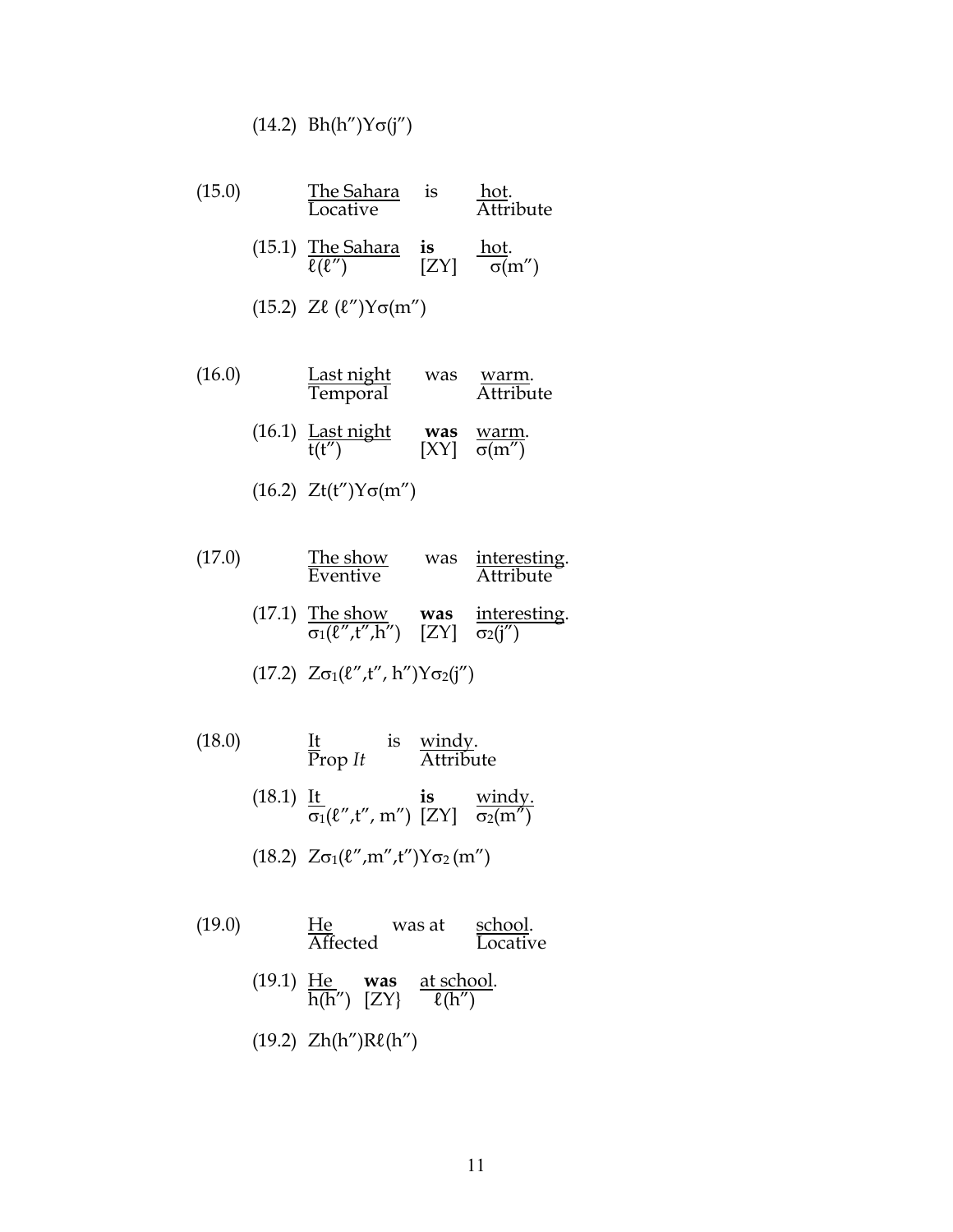| (20.0) | She got into the car.<br>Agentive Locative         |                         |
|--------|----------------------------------------------------|-------------------------|
|        | (20.1) $\frac{\text{She}}{\text{h}(v'')}$ got into | the car.<br>$r(\ell'')$ |
|        | $(20.2) Bh(v'')Yr(\ell'')$                         |                         |

- $(21.0)$  He is lying on the floor. Positioner Locative
	- $(21.1)$   $\underline{He}$  **is lying on** the floor.  $h(v'')$  [ZO]  $\ell(\ell'')$
	- (21.2)  $Zh(v'')O\ell(\ell'')$
- $(22.0)$  The meeting is at eight. Eventive Temporal
	- (22.1) The meeting **is at** eight. σ(t",h") [ZR] t(t")
	- (22.2)  $Z\sigma(t'',h'')Rt(t'')$
- $(23.0)$  He was working. Agentive
	- $(23.1)$   $\underline{He}$  **was working**. h(γ") [Φ]
	- (23.2) Φh(γ")
- $(24.0)$  She is standing. Positioner
	- (24.1) She **is standing**.  $h(v'')$  [Z]
	- (24.2) Zh(v")
- $(25.0)$  The curtains disappeared. Affected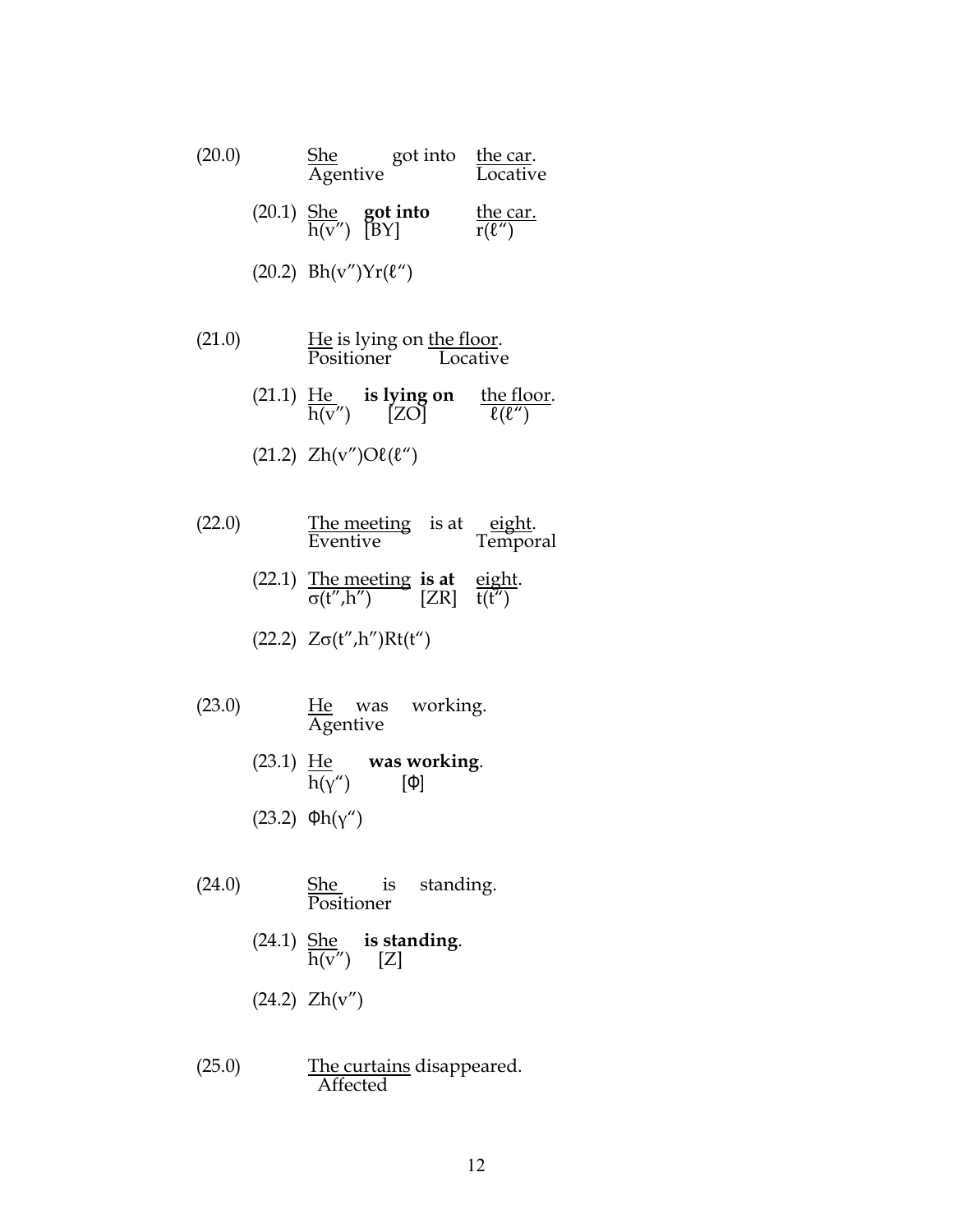- (25.1) The curtains **disappeared.**  $r(\ell'')$  [B]  $(25.2)$  Br $(\ell'')$
- (26.0) The wind is blowing. External Causer
	- (26.1) The wind **is blowing**.  $\sigma(\ell'', m'', t'')$  [B]
	- (26.2)  $B\sigma(\ell'', m''t'')$
- $(27.0)$  It is raining. Prop *It* 
	- $(27.1)$   $\underline{It}$  **is raining**.  $\sigma(\ell'', m'', t'')$  [B]
	- (27.2)  $B\sigma(\ell'', m'', t'')$

| (28.0) | He       | threw the ball. |
|--------|----------|-----------------|
|        | Agentive | Affected        |

- $(28.1)$   $\underline{He}$  **threw** the ball. h(v")  $CE[B]$  r( $\ell$ ")
- (28.2)  $Ch(v'')E[Br(\ell'')]$
- (29.0) Lightning struck the house. External Causer Affected (29.1) Lightning **struck** the house.  $\sigma(\tilde{\ell}^{\prime\prime},t^{\prime\prime})$  [NA]  $r(\ell^{\prime\prime})$ 
	- (29.2)  $N\sigma(\ell'',t'')Ar(\ell'')$
- (30.0)  $\frac{He}{Positioner}$  is holding a knife.<br> $\frac{A}{A}$  $\overline{\text{Positioner}}$ (30.1) He **is holding** a knife. h(v") KE[Z]  $r(\ell'')$ (30.2)  $Kh(v'')E[Zr(\ell'')]$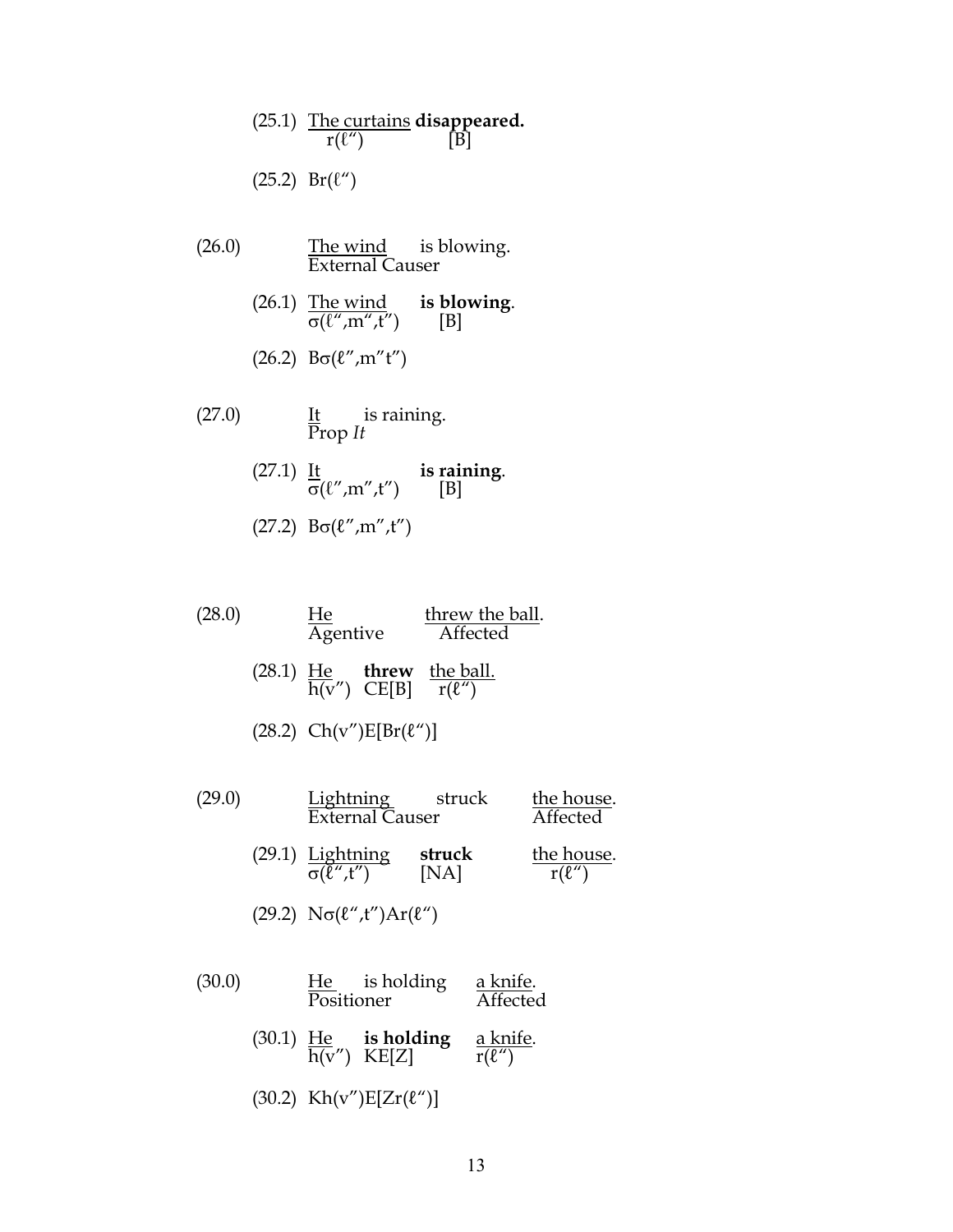| (31.0) | The stone broke the window.<br>Instrument Affected                                                           |                              |           |
|--------|--------------------------------------------------------------------------------------------------------------|------------------------------|-----------|
|        | (31.1) The stone <b>broke</b> the window.<br>$r_1(m'')$ CE[B] $r_2(\ell'')$                                  |                              |           |
|        | (31.2) $Cr_1(m'')E[Br_2(\ell'')]$                                                                            |                              |           |
| (32.0) | <u>She</u> has<br>Recipient                                                                                  | a car.<br>Affected           |           |
|        | (32.1) $\frac{\text{She}}{\text{h}(v'')}$ $\frac{\text{has}}{\text{TA}} \frac{\text{a car.}}{\text{r}(m'')}$ |                              |           |
|        | (32.2) Th(v")Ar(m")                                                                                          |                              |           |
| (33.0) | <u>We</u><br>Agentive                                                                                        | the bus driver.<br>Recipient |           |
|        | (33.1) We <b>paid</b> the bus driver.<br>$\frac{1}{h_1(v'')}$ CE[N] $\frac{1}{h_2(v'')}$                     |                              |           |
|        | (33.2) $Ch_1(\gamma'')E[Nh_2(\gamma'')]$                                                                     |                              |           |
| (34.0) | The will benefits<br>Instrument                                                                              | <u>us all</u> .              | Recipient |
|        | (34.1) <u>We all</u> like the will.<br>$\frac{h(i'')}{h(i'')}$ [TA] $\frac{h}{s(s'')}$                       |                              |           |
|        | $(34.2)$ Th(j")A s(s")                                                                                       |                              |           |
| (35.0) | They climbed the mountain.<br>Agentive Locative                                                              |                              |           |
|        | (35.1) They <b>climbed</b> the mountain.<br>$h(v'')$ [NA] $\qquad \frac{f(e \cdot w)}{f(v'')}$               |                              |           |

(35.2)  $Nh(v")A\ell(\ell'')$ 

| (36.0) | The bus<br>Locative | seats thirty. | <b>Affected</b> |
|--------|---------------------|---------------|-----------------|
|        | $(36.1)$ Thirty     | can sit in    | the bus.        |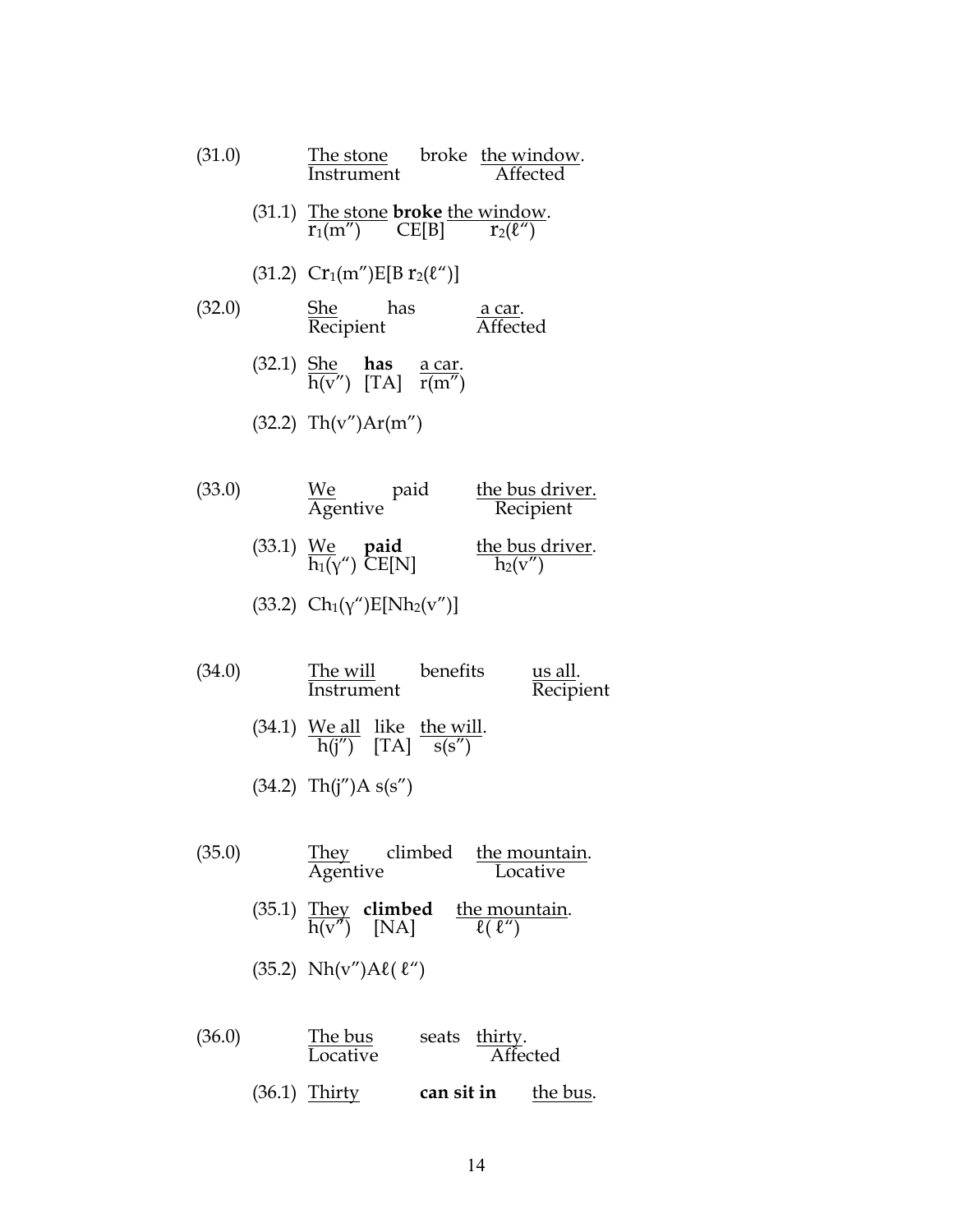$$
h(h'') \qquad [ZY] \qquad r(\ell'')
$$

## (36.2)  $Zh(h'')Yr(\ell'')$

| (37.0) | Agentive                            | They fought                                                              | <u>a clean fight</u> .<br>Cognate     |
|--------|-------------------------------------|--------------------------------------------------------------------------|---------------------------------------|
|        |                                     | (37.1) They <b>fought</b> $\frac{\text{They}}{\text{h}_1(\gamma'')}$ [N] | $\frac{\text{clearly.}}{\sigma(i'')}$ |
|        | $(37.2)$ Nh <sub>1</sub> (γ")Jσ(j") |                                                                          |                                       |
| (38.0) | $\frac{1}{\text{Agentive}}$         | wrote                                                                    | a letter.<br>Resultant                |
|        |                                     | (38.1) $\frac{I}{h(v'')}$ wrote a letter.                                |                                       |
|        |                                     | $(38.2)$ Ch(v") $E[Br(s'')]$                                             |                                       |

| (39.0) | Thev     | had | an argument. |
|--------|----------|-----|--------------|
|        | Agentive |     | Eventive     |

- (39.1) They **argued**.  $(h(s'') \quad [N])$
- (39.2) Nh(s")

| (40.0) |             | He<br>Agentive      | nodded          | his head.<br>Instrument  |
|--------|-------------|---------------------|-----------------|--------------------------|
|        | $(40.1)$ He | $\overline{h(s'')}$ | nodded<br>CE[B] | his head.<br>$o(\ell'')$ |

- (40.2)  $Ch(s'')E[Bo(\ell'')]$
- $(41.0)$  He declared her the winner. Agentive Affected Attribute
	- (41.1)  $He$  declared: "She is the winner".  $h_1(s'')$  NA[ZY]  $h_2(h'')$  σ(h'')
	- (41.2)  $Nh_1(s'')A[Zh_2(h'')Y\sigma(h'')]$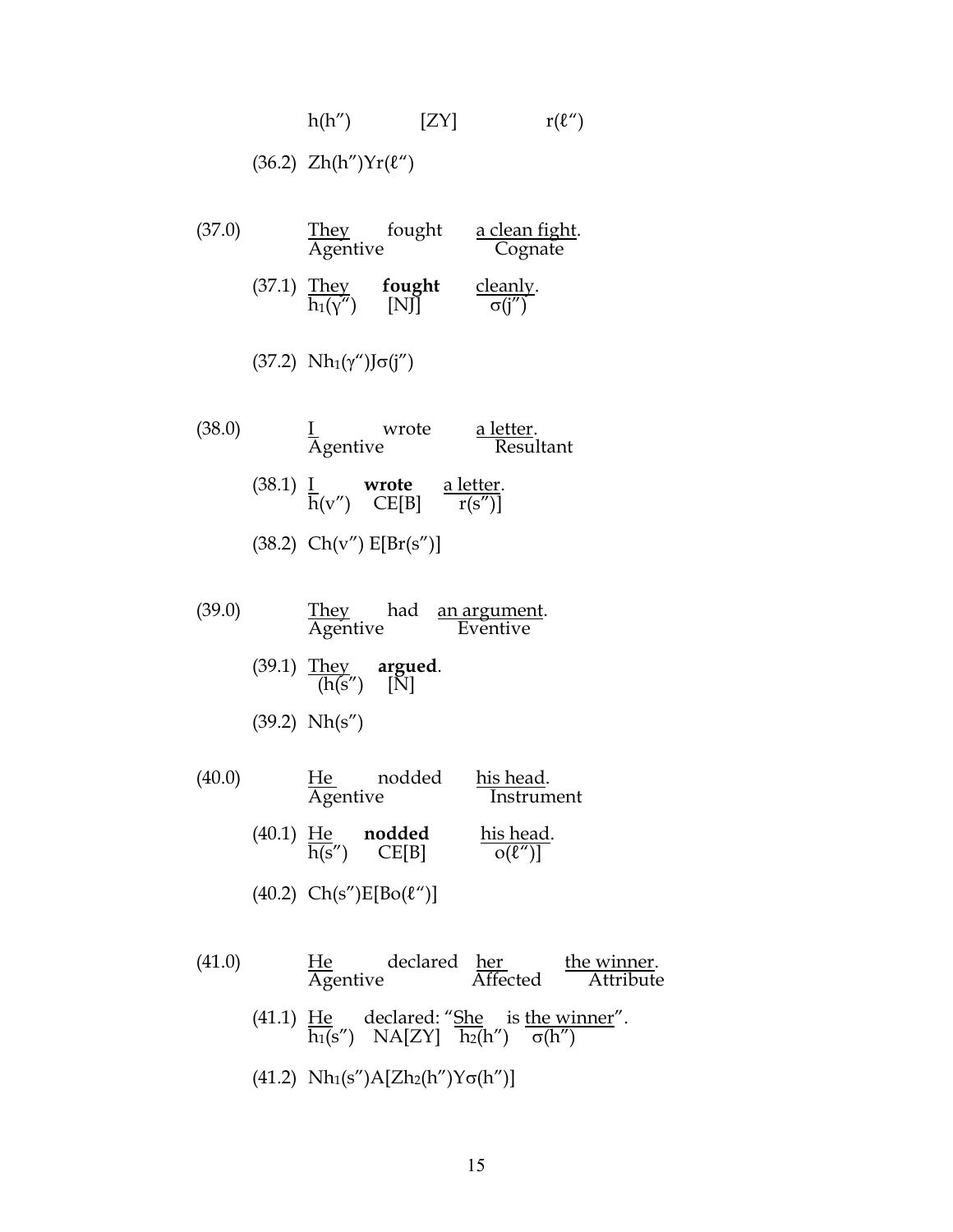| (42.0) |                                                                                |  | The sun turned it yellow.<br>External causer Affected Attribute |
|--------|--------------------------------------------------------------------------------|--|-----------------------------------------------------------------|
|        | (42.1) The sun turned it yellow.<br>$r_1(m'')$ CE[BY] $r_2(m'')$ $\sigma(m'')$ |  |                                                                 |
|        | (42.2) $Cr_1(m'')E[Br_2(m'')Y\sigma(m'')]$                                     |  |                                                                 |

- (43.0) The revolver made him afraid. Instrument Affected Attribute
	- (43.1) The revolver made him afraid. r(m'')  $CE[BY] h(h'') \sigma(f'')$
	- (43.2)  $Cr(m'')E[Bh(h'')Y\sigma(f'')]$
- $(44.0)$  I found it strange. Recipient Affected Attribute
	- (44.1) I f**ound** it strange. h(j")  $NA[ZY]$  η(δ) σ(j") $\bar{ }$
	- (44.2) Nh(j'')  $A[Z\eta(\delta)Y\sigma(j'')]$
- $(45.0)$  He placed <u>it</u> on <u>the shelf</u>. Agentive Affected Locative
	- (45.1) He **placed** it **on** the shelf.  $\overline{h(v'')}$  CE[BO]  $\overline{r_1}(m'') \qquad \overline{r_2(\ell'')}$
	- (45.2)  $Ch(v'')E[Br_1(m'')Or_2(\ell'')]$
- $(46.0)$  The storm drove the ship ashore. External Causer Affected Locative  $(46.1)$  The storm drove the ship ashore.  $\sigma(\ell''m''t'')$  CE[BG]  $r(m'')$   $\ell(\ell'')$ (46.2)  $C\sigma(\ell''m''t'')E[Br(m'')G\ell(\ell'')]$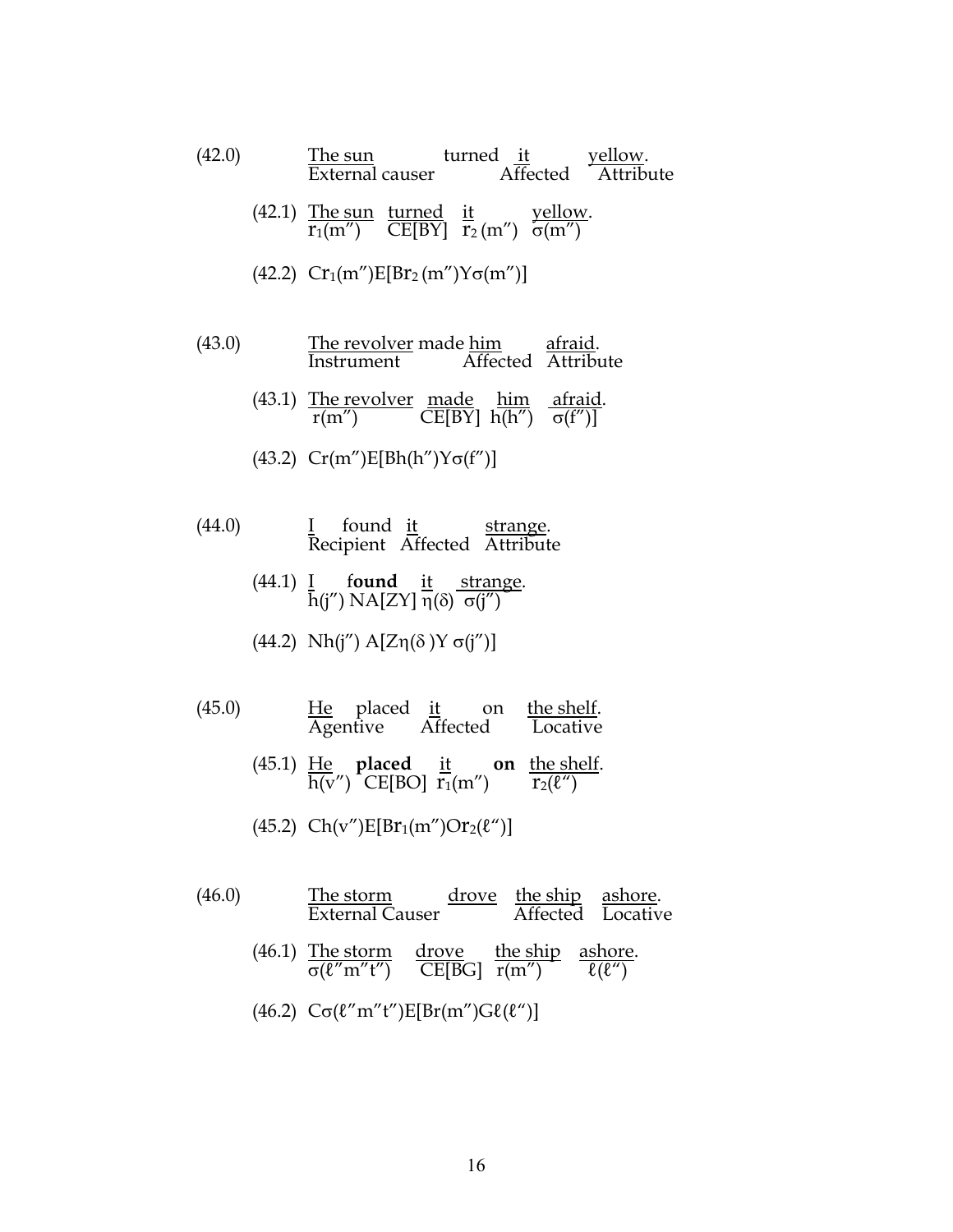| (47.0) | A car knocked it down.<br>Instrument Affected Locative                                                                                                                           |
|--------|----------------------------------------------------------------------------------------------------------------------------------------------------------------------------------|
|        | (47.1) A car knocked it down<br>$r_1(m'')$ CE[BG] $r_2(m'')$ $\ell(\ell'')$ ]                                                                                                    |
|        | (47.2) C r $_1(m'')E[B r_2(m'')G\ell(\ell'')]$                                                                                                                                   |
| (48.0) | I prefer them on toast.<br>Recipient Affected Locative                                                                                                                           |
|        | (48.1) $\frac{I}{h(i'')}$ prefer them on toast.<br>$\frac{I}{h(i'')}$ [TA[ZO]] $\frac{I}{r_1(m'')}$ on $\frac{toast}{r_2(m'')}$                                                  |
|        | (48.2) Th(j")A[Zr <sub>1</sub> (m")Or <sub>2</sub> (m")]                                                                                                                         |
| (49.0) | I bought <u>her</u> a gift.<br>Agentive Recipient Affected                                                                                                                       |
|        | (49.1) (Someone) sold to me a gift for her.<br>$h_1(v'')$ CE[[NA]R] $\frac{me}{h_2(v'')} \frac{a \text{ gift}}{r(m'')}$ ] $\frac{her}{h_3(h'')}$                                 |
|        | (49.2) $Ch_1(v'')E[[Nh_2(v'')Ar(m'')]Rh_3(h'')]$                                                                                                                                 |
|        | (49.3) $\frac{I}{h_2(v'')}$ bought her a gift.<br>CE[[NA]R] $\frac{her}{h_3(h'')}$ $\frac{a \text{ gift.}}{r(m'')}$                                                              |
| (50.0) | $\begin{tabular}{llll} \underline{\text{She}} & \text{gave} & \text{the door} & \underline{\text{a kick}}. \\ \text{Agentive} & \text{Affected} & \text{Eventive} \end{tabular}$ |
|        | (50.1) $\frac{\text{She}}{\text{h}(v'')}$ kicked the door.<br>[NA] $\frac{\text{the door}}{\text{r}(m'')}$                                                                       |
|        | $(50.2)$ Nh(v")Ar(m")                                                                                                                                                            |
| (51.0) | knitted<br>She<br><u>a sweater</u> .<br>me<br>Agentive<br>Recipient<br>Resultant                                                                                                 |

- (51.1) She **knitted** a sweater for me.  $h_1(v'')$  CE[BR]  $r(m'')$  Rh<sub>2</sub>(h'')]
- (51.2)  $Ch_1(v'') E[Br(m'')Rh_2(h'')]$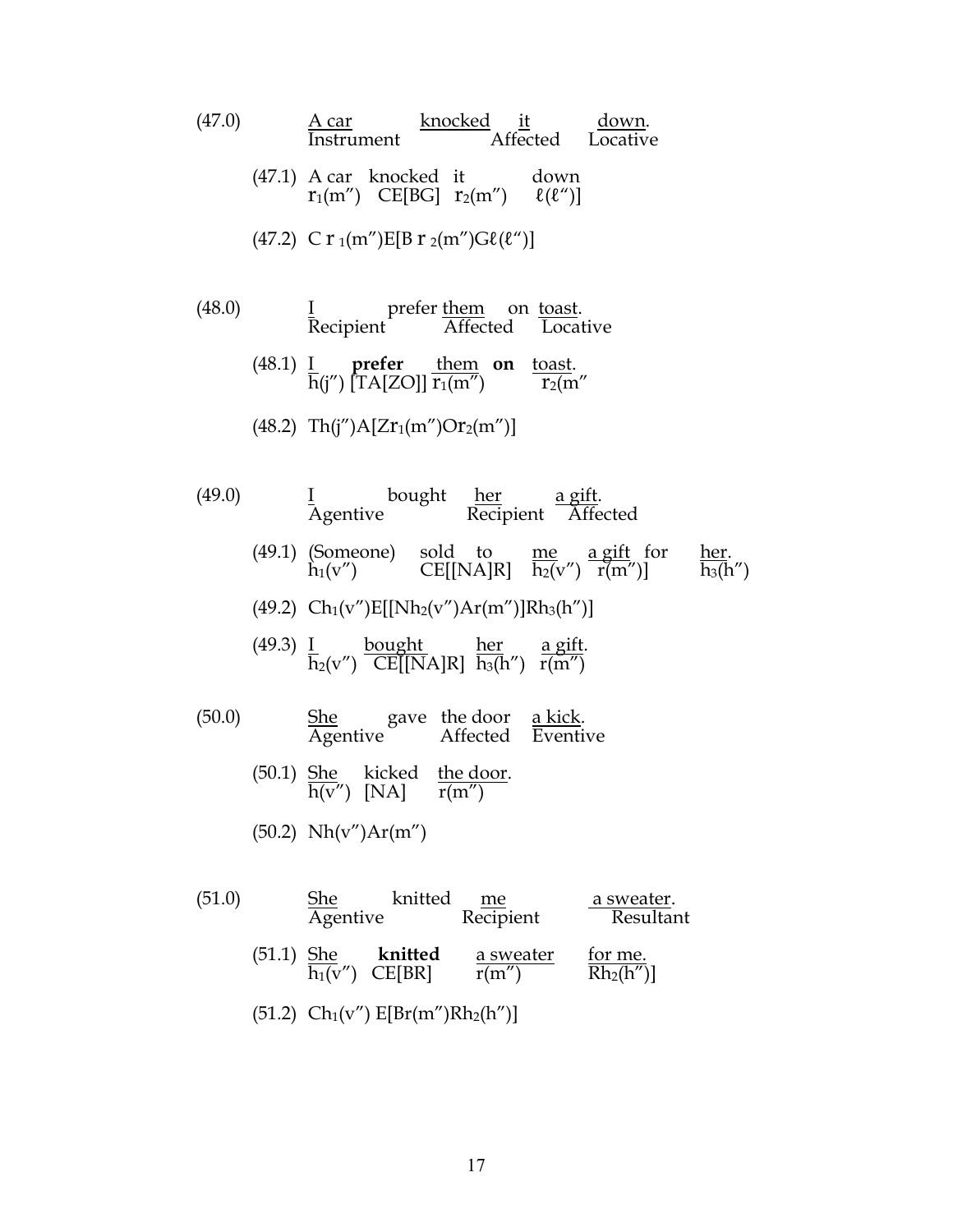- $(52.0)$  She was singing. Agent
	- (52.1)  $\frac{\text{She}}{\text{h(s')}}$  was singing.  $\overline{h(s'')}$
	- (52.2) Nh(s")
- $(53.0)$  The string broke. Patient
	- (53.1) The string **broke**.<br> $\frac{r(m'')}{[B]}$  $r(m'')$
	- (53.2) Br(m")
- (54.0) **John** sharpened <u>the knife</u>.<br>Agent **Patient** Patient
	- (54.1) John **sharpened** the knife. h(v")  $CE[B]$  r(m")
	- (54.2) Ch(v")E[Br(m")]
- (55.0) The dog is digging <u>a hole</u>.<br>Agent Result Agent
	- (55.1) <u>The dog</u> is digging <u>a hole</u>.<br> $\frac{z(v'')}{z(v'')}$  CE[B]  $z(v'')$  CE[B]
	- (55.2)  $Cz(v'')E[B\ell(\ell'')]$
- (56.0) **Harold ran <u>a mile</u>**.<br>Agent Range Agent
	- (56.1) Harold **ran** a mile.  $\overline{h(v'')}$  [BW]  $\overline{\ell(\ell'')}$
	- $(56.2)$  Bh(v")W $\ell(\ell'')$
- (57.0) Susan went to <u>Denmark</u>.<br>Agent Locative Locative Goal
	- (57.1) Susan **went to** Denmark. h(h")  $[BG]$   $\ell(\ell'')$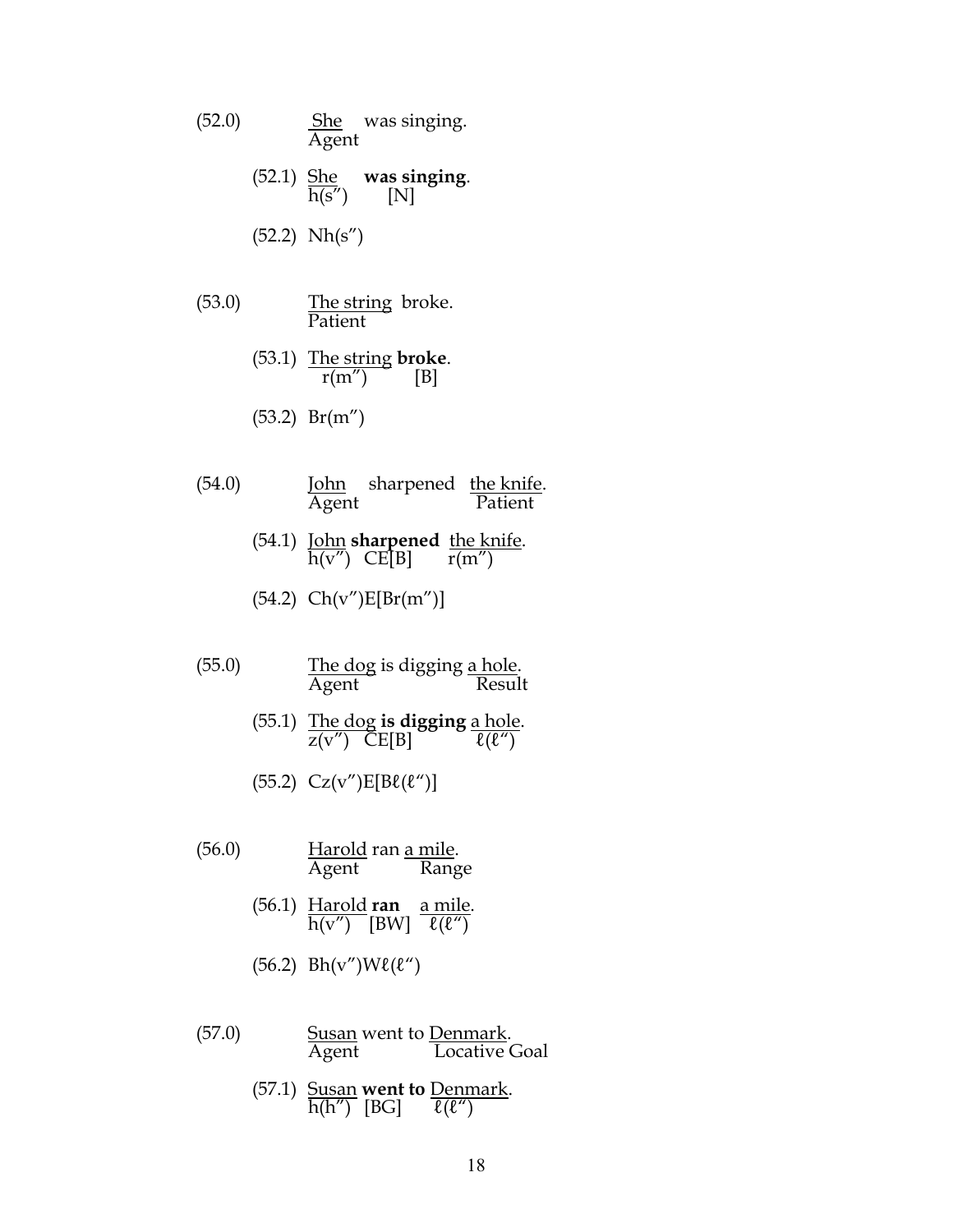#### $(57.2)$  Bh(h") $\text{G}\ell(\ell'')$

- (58.0) Yasuko is arriving from Kyoto.<br>Agent Locativ Locative Source (58.1) Yasuko **is arriving from** Kyoto.<br> $h(h'')$  [BS]  $\frac{E(y \circ h)}{E(E'')}$ 
	- $h(h'')$
	- $(58.2)$  Bh(h")S $\ell(\ell'')$
- (59.0) Helen traveled via <u>Samarkand</u>.<br>Agent **Locative Pa** Locative Path
	- (59.1) <u>Helen</u> **traveled via** <u>Samarkand</u>.<br> $\frac{\hbar(h'')}{\hbar(h'')}$  [BM]  $\frac{\ell(\ell'')}{\ell(\ell'')}$  $h(h'')$  [BM]
	- $(59.2)$  Bh(h")M $\ell(\ell'')$
- $(60.0)$  She gave the book to Bill. Agent Patient Goal
	- (60.1) She **gave** the book **to** Bill.  $h_1(v'')$  CE[NA]  $r(s'')$   $h_2(v'')$
	- $(60.2)$  Ch<sub>1</sub>(v'') E[Nh<sub>2</sub>(v'')Ar(s'')]
- (61.0) I **got** the cassette **from** David. Agent Patient
	- (61.1) <u>David</u> **gave** the cassette **to** <u>me</u>.<br> $\frac{\text{ln}(v'')}{\text{ln}(v'')}$  CE[NA]  $\frac{\text{ln}(s'')}{\text{ln}(s'')}$  $\overline{h_1(v'')}$  CE[NA]  $\overline{r(s'')}$
	- (61.2)  $Ch_1(v'')$   $E[Nh_2(v'')$   $Ar(s'')$ ]
	- (61.3) I **got** the cassette **from** David.  $h_2(v'') \qquad r(s'') \qquad h_1(v'')$
- (62.0) I contacted <u>Jane</u> via her <u>sister</u>.<br>Agent Patient Path Patient
	- (62.1) I **contacted** Jane **via** her sister.  $h_1(s'')$  [NA]M  $\overline{h_2(h'')}$   $\overline{h_3(h'')}$
	- $(62.2)$  [Nh<sub>1</sub>(s'') Ah<sub>2</sub>(h'')]Mh<sub>3</sub>(h'')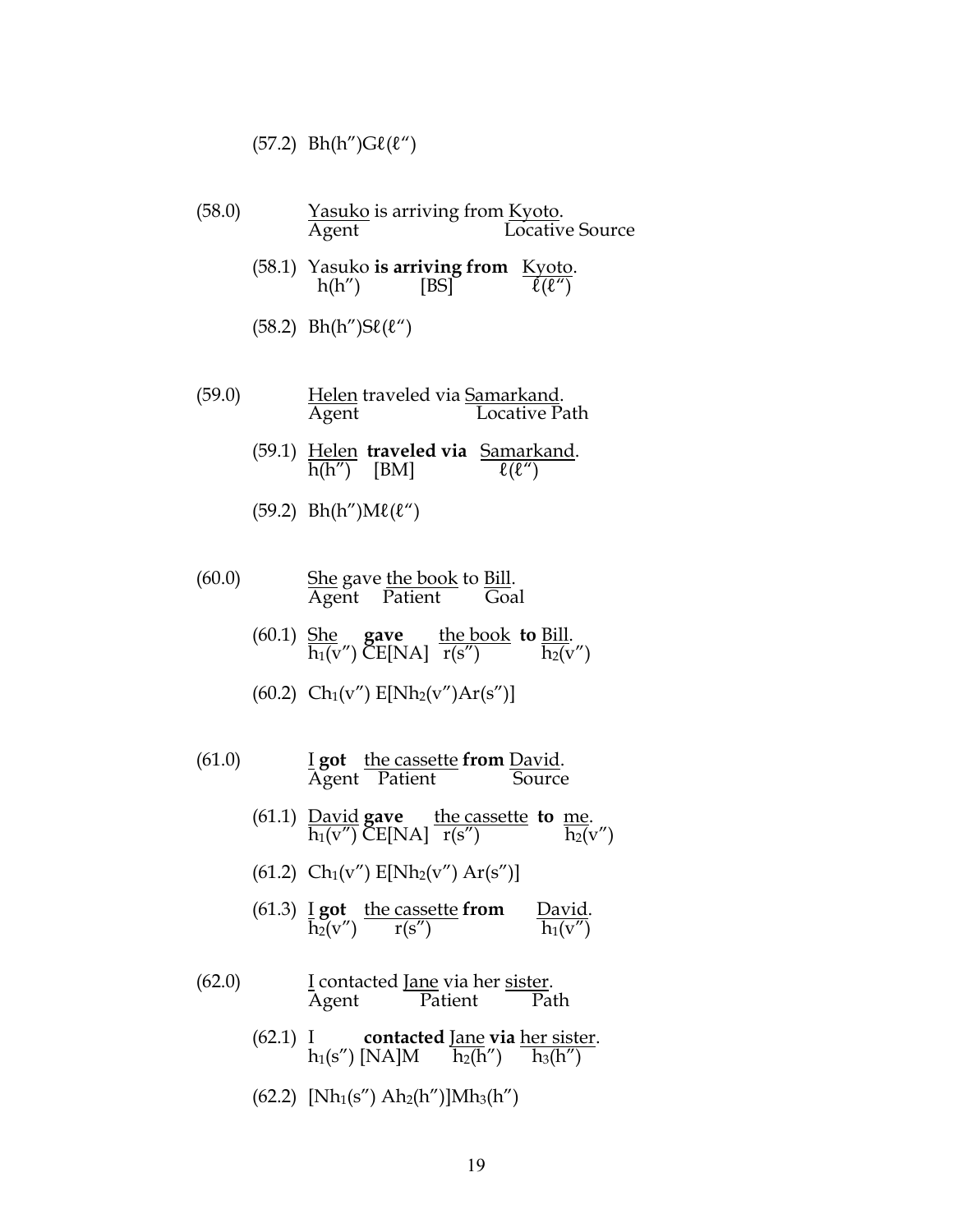| (63.0) | <u>The painting</u> cost £5,000.<br>Neutral<br>Range                                  |
|--------|---------------------------------------------------------------------------------------|
|        | (63.1) The painting cost $\frac{f(5,000)}{r_1(s'')}$ [ZW] $\frac{f(5,000)}{r_2(w'')}$ |
|        | $(63.2)$ Zr <sub>1</sub> (s'') Wr <sub>2</sub> (w'')                                  |
| (64.0) | Miranda knew all the answers.<br><b>Dative</b><br>Neutral                             |
|        | Harriet owns a cat.<br>Dative Neutral                                                 |
|        | (64.1) Miranda knew all the answers.<br>$\overline{h(c'')}$ [TA] $s(s'')$             |
|        |                                                                                       |

Harriet **owns** a cat. h(h")  $[TA]$   $z(z'')$ 

(64.2) Th(h")Az(z")

- $(65.0)$  Celia is cold/sad. Dative
	- (65.1) Celia **is** cold/sad. h(h")  $[YZ]$  σ (f")
	- (65.2) Zh(h")Yσ (f")
- $(66.0)$  The child is sleeping. Neutral
	- (66.1) The child **is sleeping**.  $h(o'')$  [Z]
	- (66.2) Zh(o")
- $(67.0)$  The town is dirty. Neutral Attribute
	- (67.1) The town **is** dirty .  $\ell(h'')$  [ZY]  $\sigma(o'')$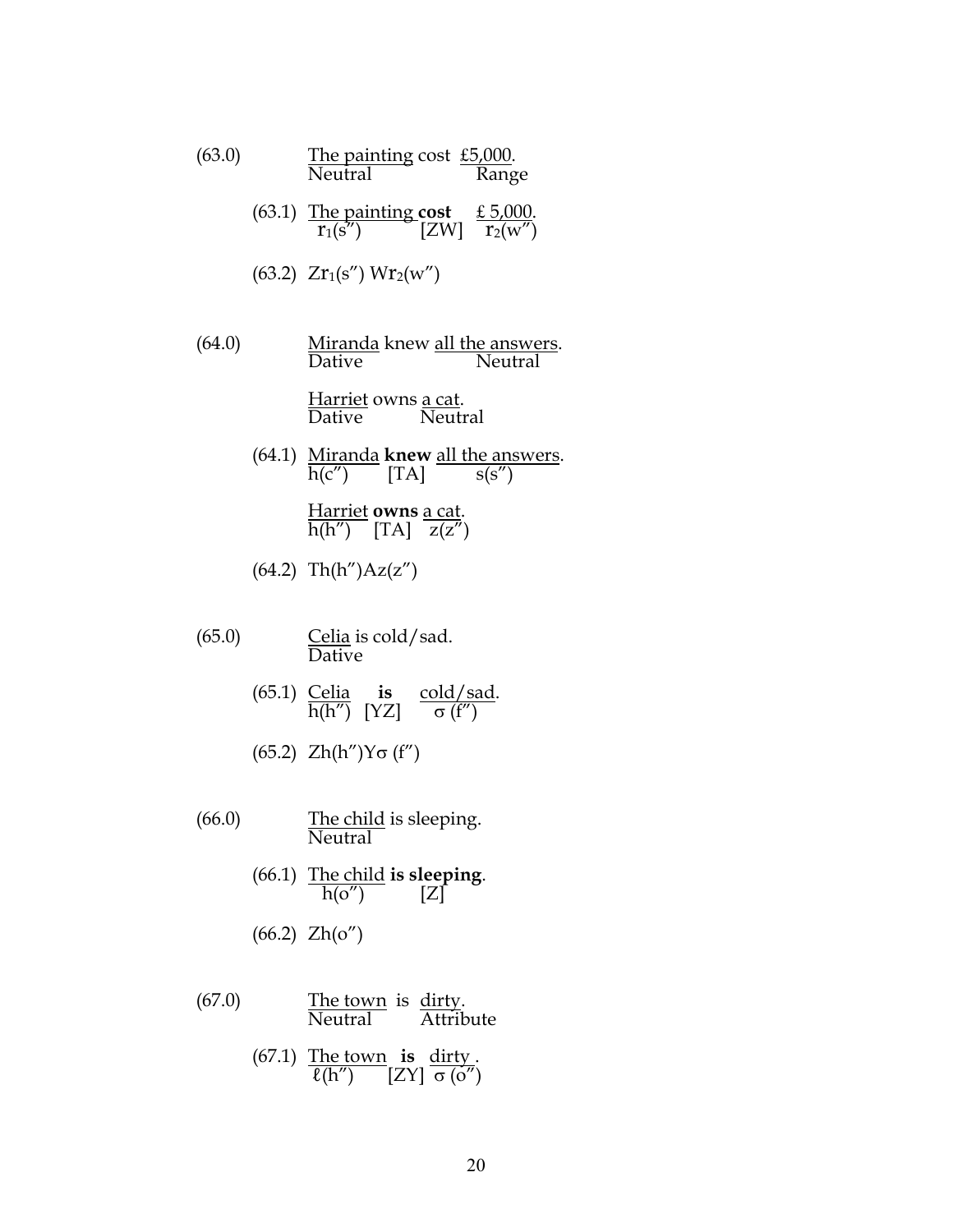$$
(67.2) Z\ell(h'')Y\sigma(o'')
$$

- (68.0) Fiona is the convener.<br>Neutral Role  $\overline{\text{Neutr}}$ 
	- (68.1)  $\frac{\text{Fiona}}{\text{h}_1(\text{h}'') }$  is the convener.<br> $h_2(h'')$
	- $(68.2)$  Zh<sub>1</sub>(h") Ih<sub>2</sub>(h")
- (69.0) **Joyce** ran. Agent
	- (69.1) Joyce **ran**.  $h(v'') [B]$
	- (69.2) Bh(v")
- (70.0) Mary found <u>the puppy</u>. Theme
	- (70.1) Mary **found** the puppy. h(e'')  $z(z'')$
	- (70.2) Nh(e")Az(z")
- (71.0) It rains <u>in Spain</u>. Location
	- $(71.1)$  It rains in Spain.  $\sigma(\ell'', m'', t'')$  [BY]  $\ell(\ell'')$
	- (71.2)  $B\sigma(\ell'', m'', t'')$   $Y\ell(\ell'')$
- (72.0) Put the cat <u>on the porch</u>. Goal
	- (72.1) (You) **put** the cat **on** the porch.  $h(v'')$   $z(z'')$   $\ell(\ell'')$
	- (72.2)  $Ch(v'') E [Bz(z'')O\ell(\ell'')]$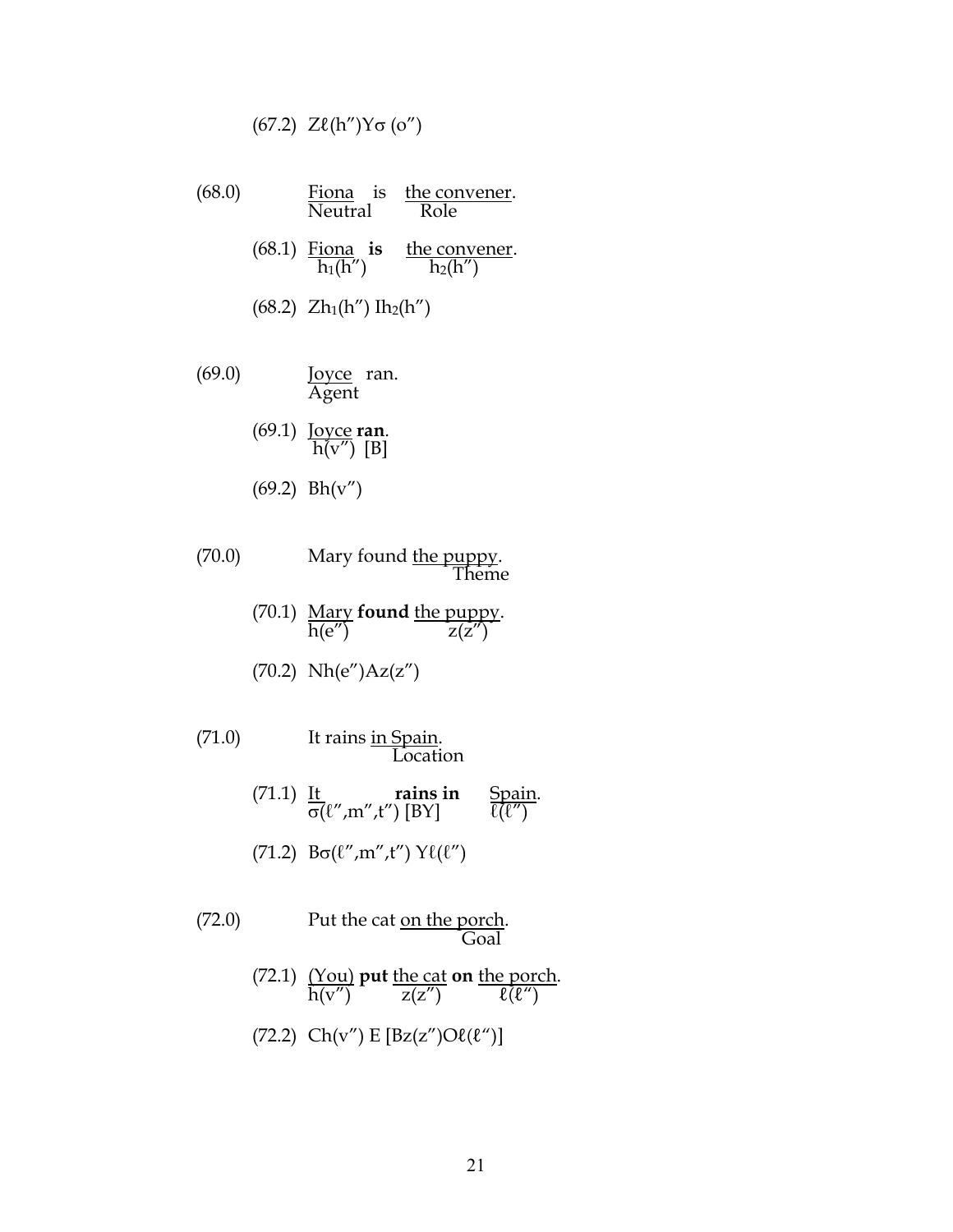- (73.0) He flew from Iowa to Idaho. Source
	- (73.1) He **flew from** Iowa **to** Idaho.  $h(v'')$  [BS]G  $\ell_1(\ell'')$   $\ell_2(\ell'')$
	- (73.2)  $[Bh(v'') S\ell_1(\ell'')] G\ell_2(\ell'')$
- (74.0) Jo cuts hair <u>with a razor</u>. Instrument
	- (74.1) Jo **cuts** hair **with** a razor. h(v")  $o(o'')$  r(m")
	- $(74.2)$  Ch(v")E[Cr(m")E[Bo(o")]]
- (75.0) Helen heard Robert playing the piano. Experiencer
	- (75.1) Helen **heard** Robert **playing** the piano.  $h_1(e'')$  [NA]  $h_2(v'')$  [NA]  $r(m'')$
	- (75.2)  $Nh_1(e'') \, A[Nh_2(v'')Ar(m'')]$
- $(76.0)$  The wind damaged the roof. Causative
	- (76.1) The wind **damaged** the roof.  $\sigma(\ell'', m'', t'')$  CE[B]  $r(m'')$
	- (76.2)  $C\sigma(\ell'', m'', t'')E[Br(m'')]$
- (77.0) The tail of <u>the do</u>g wagged furiously. Possessor
	- (77.1) The dog's tail **wagged** furiously.  $o(o'')$  σ(j'')
	- (77.2)  $Bo(o'')$   $J\sigma(j'')$
- (78.0) Our home faces the beach.  $\ell_1(h'')$   $\ell_2(\ell'')$ (78.1)  $Z\ell_1(h'')D\ell_2(\ell'')$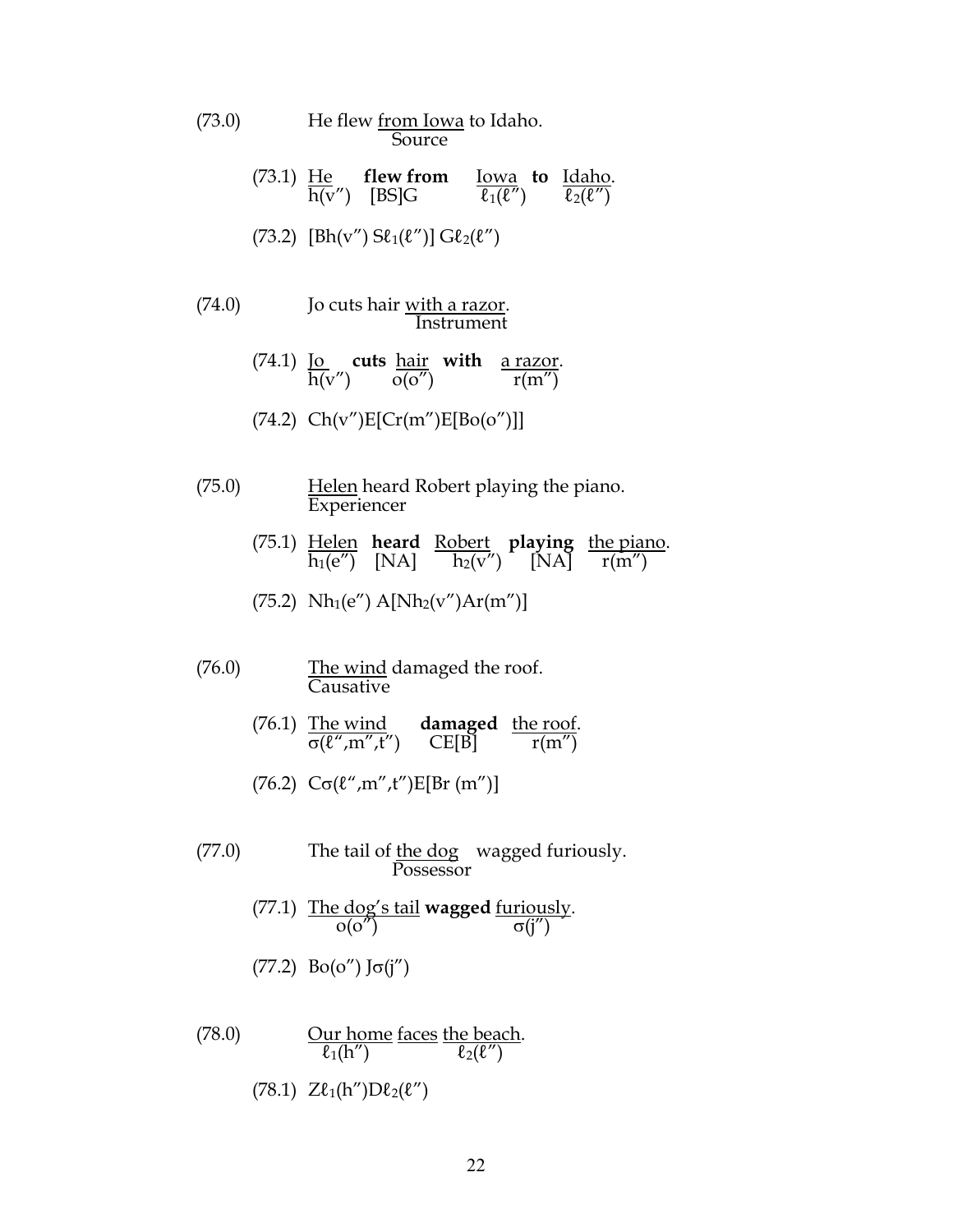(79.0) Our house is far away from the beach.  
\n
$$
r(\ell'') \qquad \frac{\text{Our house}}{r(\ell'')} = \frac{r(\ell'')R\ell(\ell'')}{r(\ell'')}
$$
\n(80.0) The man went to the beach with his wife.  
\n
$$
h_1(v'') \qquad \frac{\ell(\ell'')}{\ell(\ell'')} = \frac{r(\ell'')}{r(\ell'')}.
$$
\n(80.1) 
$$
[Bh_1(v'') G\ell(\ell'')] Jh_2(v'')
$$

(81.0) The man causes his son to leave the room.  
\n
$$
\frac{\text{The man causes his son to leave the room.}}{h_1(v'')}
$$

$$
(81.1) Ch1(h'') E[Bh2(v'') S\ell(\ell'')]
$$

- (82.0) Uganda **is part of** East Africa.  $\overline{\ell}_1(\ell'')$  [ZP]  $\ell_2(\ell'')$ 
	- (82.1)  $Z\ell_1(\ell'') P\ell_2(\ell'')$
- $(83.0)$   $\qquad \qquad \frac{7}{2}$  is greater than 6.  $n_1(n'')$   $n_2(n'')$ 
	- $(83.1)$  Zn<sub>1</sub>(n'')Un<sub>2</sub>(n'')
- (84.0) 6 is less than <u>7</u>.  $n_1(n'')$   $n_2(n'')$ 
	- $(84.1)$  Zn<sub>1</sub>(n'')Ln<sub>2</sub>(n'')
- (85.0) The delegates **were standing outside** the conference hall.  $h(v'')$  [ZX]  $\ell(h'')$  $(85.1)$  Zh(v") $X\ell(h'')$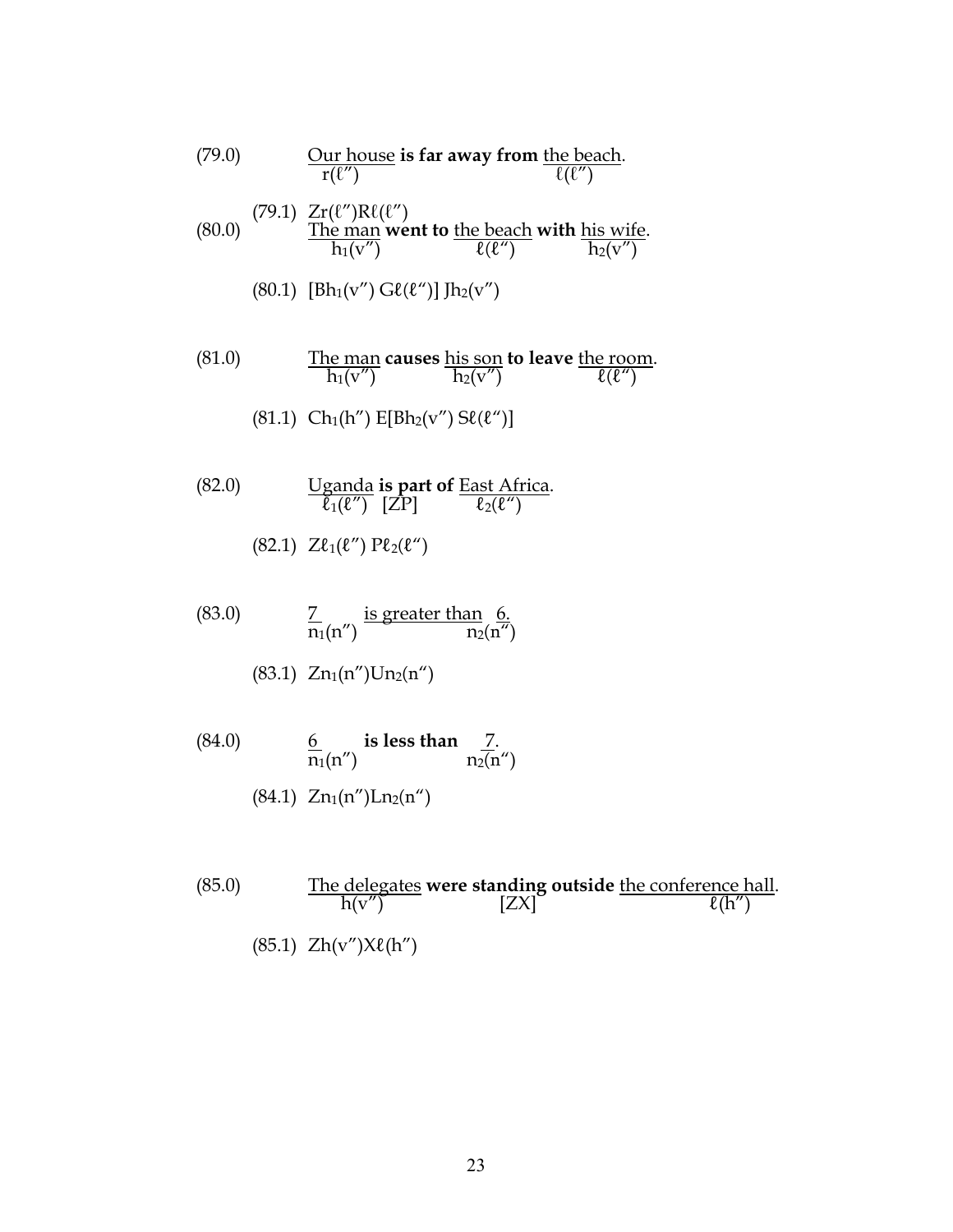Having formalized the 85 situations, I wish now to make the following explanatory observations for the reader's consideration:

- (1) In a situation two or more arguments may belong to the same type but be in different domains, cf. situations (11), (33),  $(41)$ , $(49)$ , $(51)$ , $(62)$ ,and  $(75)$ .
- (2) Preceding canonization may be necessary so that the subject in the sentence is both logical and grammatical, cf.(36), (49), and (61).
- (3) Preceding paraphrasing of light-verb constructions may be necessary, cf.(37),(39), and (50).
- (4) A predicate may be reduced as in  $(23)$  [Φ],  $(39)$  and  $(52)$ N as opposed to [ΦE], and [NA].
- (5) In a predicate a semantic role may be optional as in (37), (62), (73), and (80).
- (6) For justification of the anticauser K, cf. (30), (31), and (33).
- (7) On the basis of the predicate types  $[\Sigma], [\Sigma_{\chi}]$ , [ΨA], and [ΦE], further predicate types are generable as the following limited range illustrates:

| $[\Sigma]$      | Σχ[Σ]              | $\Psi A[\Sigma]$      | $\Phi E[\Sigma]$         |
|-----------------|--------------------|-----------------------|--------------------------|
| $[\Sigma \chi]$ | Σχ[Σχ]             | $\Psi A[\Sigma \chi]$ | ΦE[Σχ]                   |
| $[\Psi A]$      | $\Sigma \chi$ [ΨA] | $\Psi$ A[ $\Psi$ A]   | $\Phi E[\Psi A]$         |
| $[$ $\Phi$ E]   | Σχ[ΦΕ]             | $\Psi$ A[ $\Phi$ E]   | $\Phi E[\Phi E]$         |
|                 |                    |                       | $\Phi E[\Phi E[\Sigma]]$ |
|                 |                    |                       | $ΦE[ΦE[\Sigma_λ]]$       |
|                 |                    |                       | $\Phi E[\Phi E[\Psi A]]$ |
|                 |                    |                       | $\Phi E[\Phi E[\Phi E]]$ |

Proficiency in formalizing situations is a prerequisite for understanding semantic equations, to which I now turn. Consider a situation of donation in (86) and the relevant semantic equation in (87).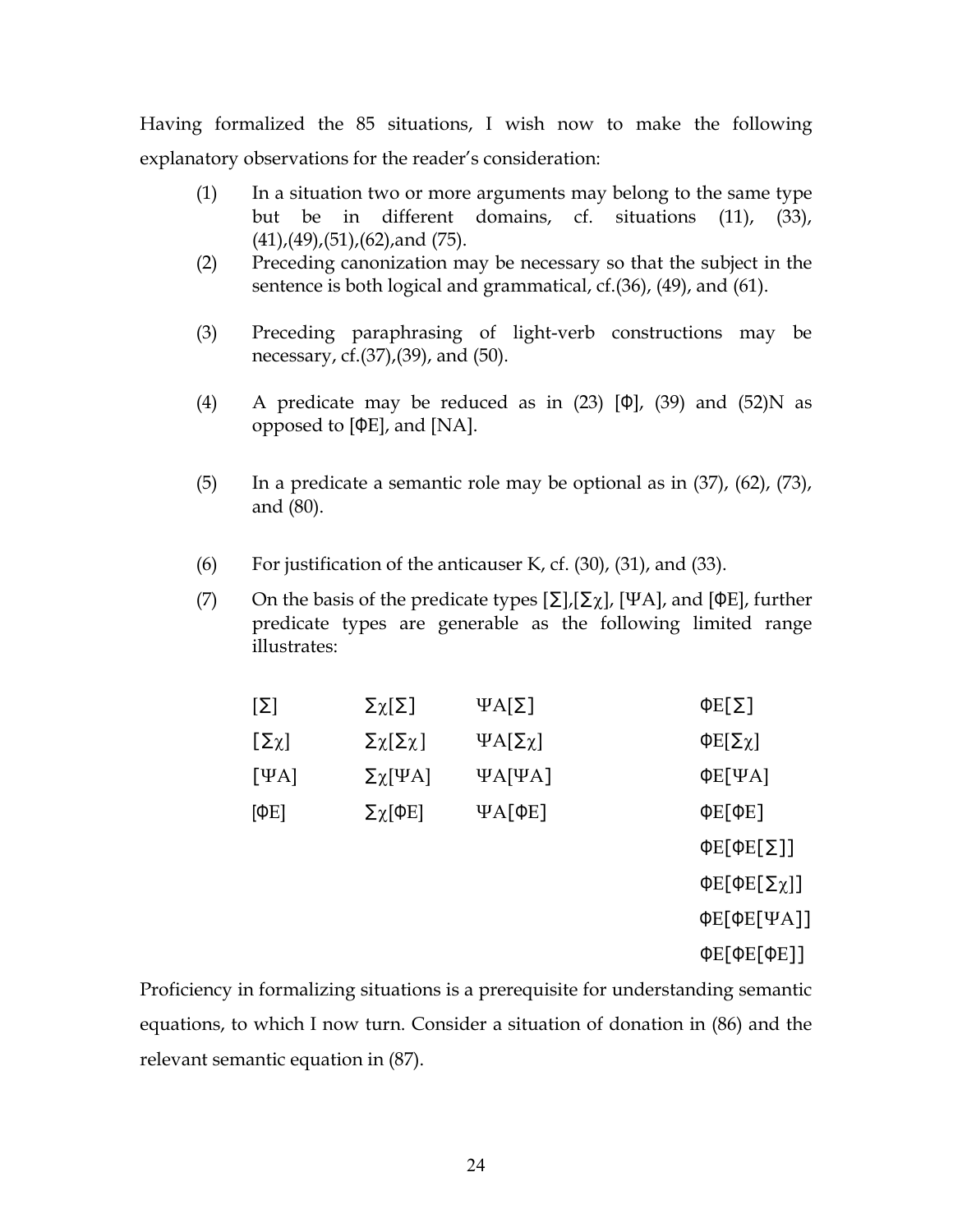(86.0) An anonymous philanthropist **donated** twenty million US CE[NA] 
$$
r(f'')
$$
  
dollars **to** Muteesa University.  
 $a(l'',h'')$ 

$$
(87.0) \quad \text{Ch(h'')E[Na(\ell''h'')Ar(f'')]} = \sigma = \text{Ch}(\sigma'') + \text{Na}(\sigma'') + \text{Ar}(\sigma'')
$$

The semantic reaction in (87) results in Ch( $\sigma$ ") (the donor), Na( $\sigma$ ") (the donee), and  $Ar(\sigma'')$  (the donation). In (88) –(91) I generalize some semantic equations.

(88.0) 
$$
\Phi_{\eta_1}(\delta_1)E[\Sigma_{\eta_2}(\delta_2)] = \Phi_{\eta_1(\sigma'')} + \Sigma_{\eta_2(\sigma'')}
$$

$$
\Phi_{\eta_1}(\delta_1)E[\Sigma_{\eta_2}(\delta_2)\chi_{\eta_3}(\delta_3)] = \Phi_{\eta_1(\sigma'')} + \Sigma_{\eta_2(\sigma'')} + \chi_{\eta_3}(\sigma'')
$$

- (90.0)  $\Phi_{\eta_1(\delta_1)E}[\psi_{\eta_2(\delta_2)A\eta_3(\delta_3)}] = \Phi_{\eta_1(\sigma'')} + \psi_{\eta_2(\sigma'')} + A_{\eta_3(\sigma'')}$
- (91.0)  $\Phi_{\eta_1}(\delta_1)E[\Phi_{\eta_2}(\delta_2)]E[\Sigma_{\eta_3}(\delta_3)]] = \Phi_{\eta_1(\sigma'')} + \Phi_{\eta_2(\sigma'')} + \Sigma_{\eta_3(\sigma'')}$

#### **6. FROM NEWTONIAN FORCES TO PREDICATION?**

In Section 4 it was axiomatized that linguistic signification at least parallels motion which is caused by Newtonian forces. I assume that in most languages signification involves predication. The adjoining table presents data on the relationship that obtains between Newton's Laws of Motion and predicate patterns. Via the semanticosyntactic isomorphism (assumed for most languages) the predicate patterns are exemplified by means of verbs and adjectives. <SV>, <SVX>, <SVO<sup>1</sup>>, <SVO<sup>2</sup>>, <SVOX>, and (SVOO> are the basic syntactic function patterns exemplified in the table, where S,V,X,O stand for subject, verb (predicate), non-object and object respectively. It will be noted that  $\langle$ SVO<sup>1</sup>>  $\cong$  [ψA] while  $\langle$ SVO<sup>2</sup>> $\cong$  ΦE[ $\Sigma$ ].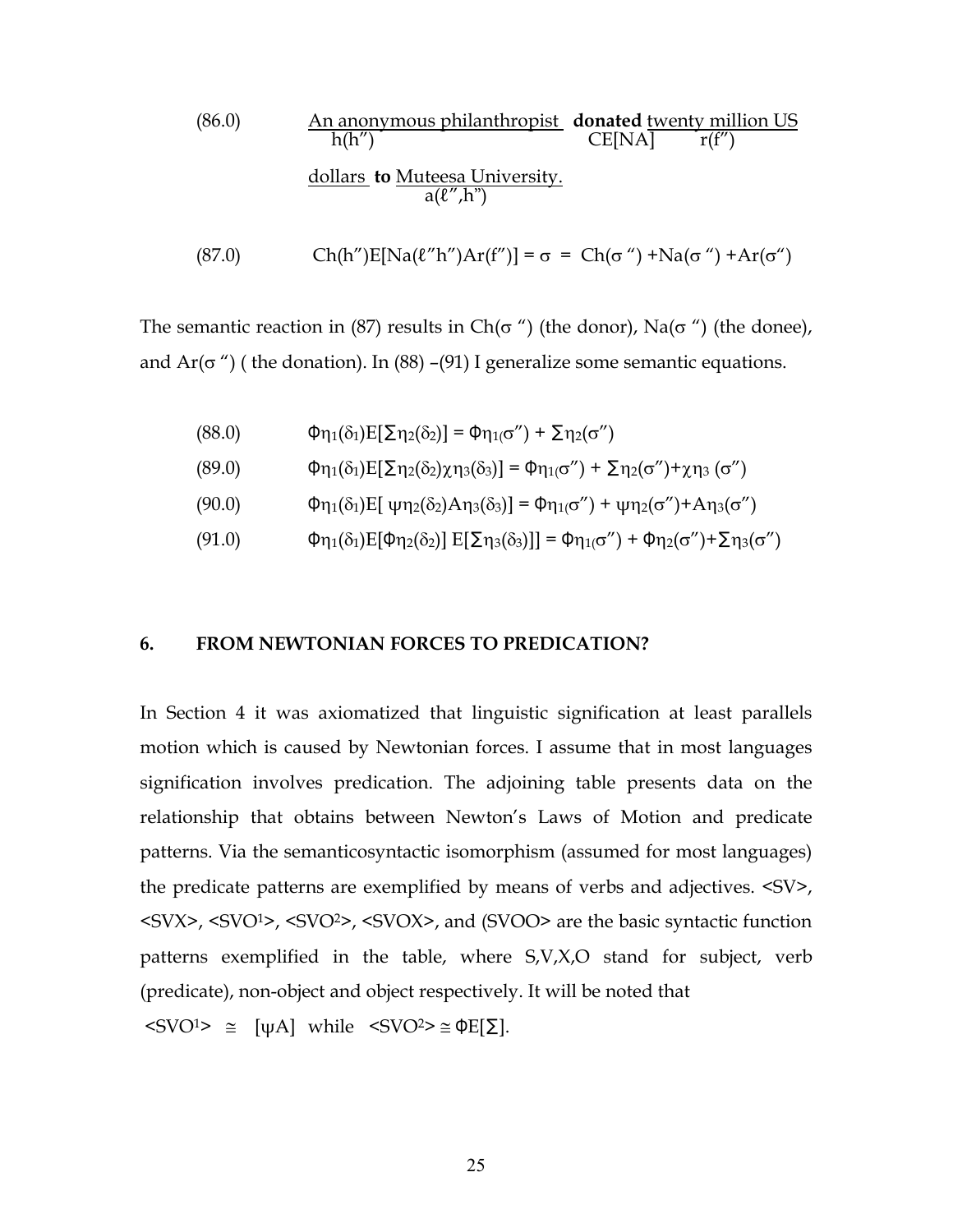## **Table: Motion and Predication**

|                               | $\approx$ <sv></sv>                    | to rest, open, wide, to stand, to sleep                                                     |
|-------------------------------|----------------------------------------|---------------------------------------------------------------------------------------------|
|                               | $\overline{B}$ = <sv></sv>             | to die, to fall, to leave, to rise, to grow,                                                |
| $F = ma = 0$                  |                                        | to disappear, to open. to widen                                                             |
|                               | $[Z\chi] \equiv \sqrt{\text{SVX}}$     | to keep fresh, to look, to taste, to remain, to weigh,                                      |
| [Newton I]                    |                                        | to be, to seem, to smell, to stay, to feel, to measure, to cost                             |
|                               | $[B\chi] \cong \sqrt{\text{SVX}}$      |                                                                                             |
|                               |                                        | to become, to grow, to get, to leave, to run,<br>to fall, to go, to turn, to shift, to walk |
|                               | $\text{[TA]} \cong \text{SSVO}^{1}$    | to know, to love, to believe, to touch                                                      |
| $F_{12} + F_{21} = ma = 0$    | [NA] $\cong$ <svo<sup>1&gt;</svo<sup>  | to kiss, to see, to smell, to kick, to touch, to knock                                      |
|                               |                                        | to hear, to hit, to take, to task, to press, to learn, to paint                             |
| [Newton III]                  |                                        |                                                                                             |
|                               | $KE[Z] \cong \langle SVO^2 \rangle$    | to rest sth, to stunt sth, to retard sth, to prop, to support                               |
|                               | $CE[B] \cong \langle SVO^2 \rangle$    | to kill, to ruin, to dig, to write, to invent, to widen,                                    |
| $F = ma \neq 0$               |                                        | to destroy, to open, to fell, to open, to frighten, to build,                               |
|                               |                                        | to drop, to raise, to paint, to burn                                                        |
| [Newton II]                   | $KE[Z\chi] \cong \langle SVOX \rangle$ | to keep sth fresh, to hold back,                                                            |
|                               |                                        | to detain, to confine, to restrict                                                          |
|                               | $CE[B\chi] \cong \langle SVOX \rangle$ | to get, to take, to elect, to place, to put,                                                |
|                               |                                        | to turn, to shift, to infer from                                                            |
| $F_{12} + F_{21} = ma \neq 0$ | $KE[TA] \cong \langle SVOO \rangle$    | to hold up, to keep                                                                         |
|                               | $CE[NA] \cong \langle SVOO \rangle$    | to give, to inform, to show, to teach                                                       |
| [Newton II]                   |                                        |                                                                                             |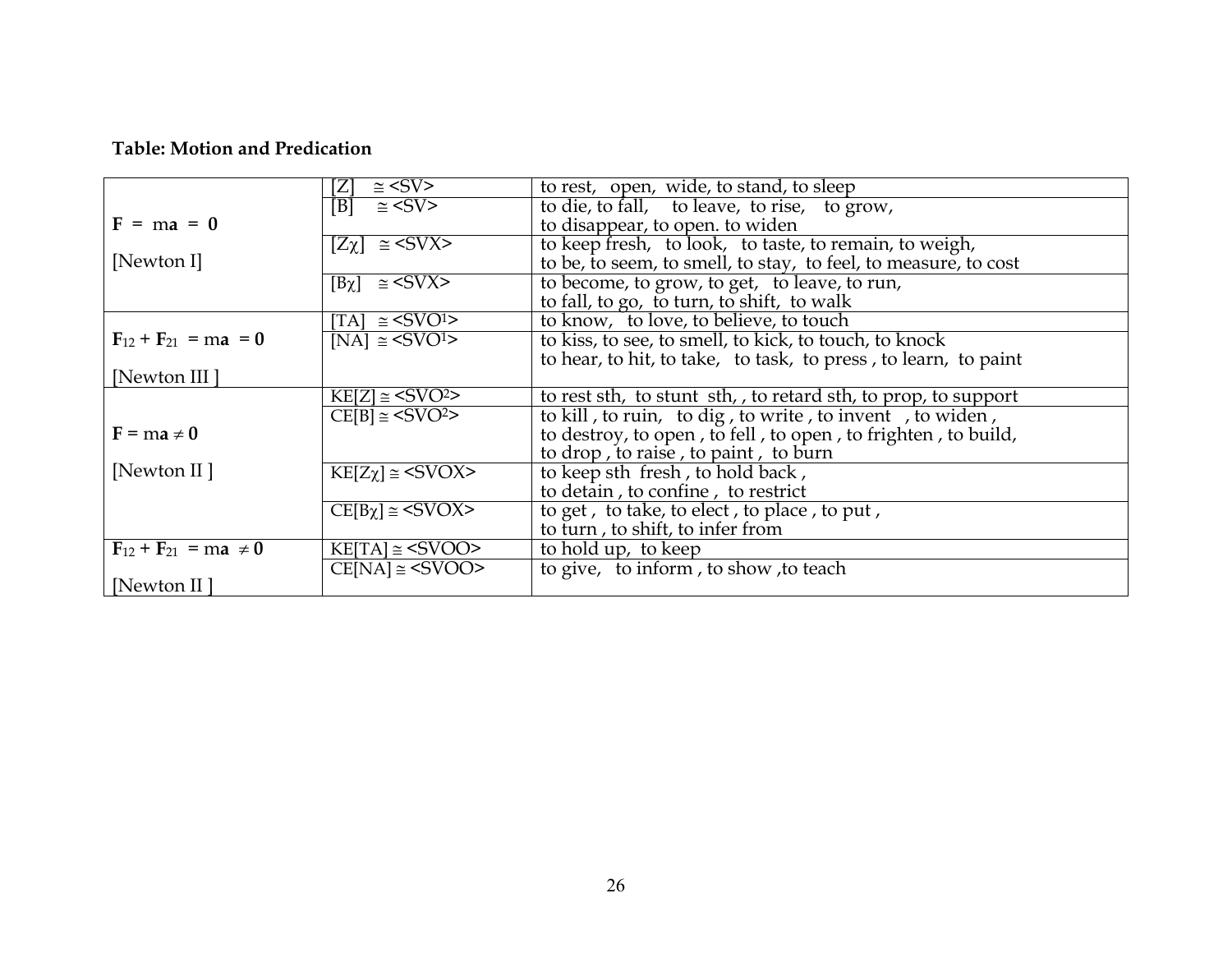In Section 5 static predicate patterns were exemplified thus: [Z] (24) ;

[ZR]  $(19)$ , 22, 79; [TA]  $(32)$ ,  $(34)$ ,  $(64)$ ; KE[Z]  $(30)$ . Let me focus my attention on the patterns KE [ZR] and KE[TA] for further exemplification .

- (1) The magnet **holds up** an iron ball **in** the air.  $\overline{r_1(m'')}$   $\overline{r_2(m'')}$   $\overline{\ell(\ell'')}$
- (1')  $Kr_1(m'') E[Zr_2(m'')R\ell(\ell'')]$
- (2) A wedge **prevents** the cart **from sliding down** the incline.  $r_1(m'')$  KE[ TA]  $r_2(m'')$   $r_3(m'')$
- $(Y)$  Kr<sub>1</sub>(m'') E[ Tr<sub>2</sub> (m'')Ar<sub>3</sub>(m'')]
- (3) The police **detained** a suspect **in** the cell.  $a(v'',h'')$  h(h")  $r(\ell'')$

$$
(3') \qquad Ka(v'',h'')E[ Zh(h'')Rr(\ell'')]
$$

How could the relationship between motion and predication be characterized? May the reader ruminate on the following argument:

- (1) Newtonian forces cause physical bodies to move. [Newton I, II, III ]
- (2) The mind signifies linguistically. [Assumption]
- (3) Linguistic signification parallels physical motion. [Axiom 1, Table ]

 $\langle 2,3 \rangle$  (4) Therefore, the mind simulates physical motion.

 $\langle 1,4 \rangle$  (5) Therefore, Newtonian forces cause the mind to signify linguistically.

Should the above argument be upheld, then we would hold that language obeys Newton's Laws of Motion.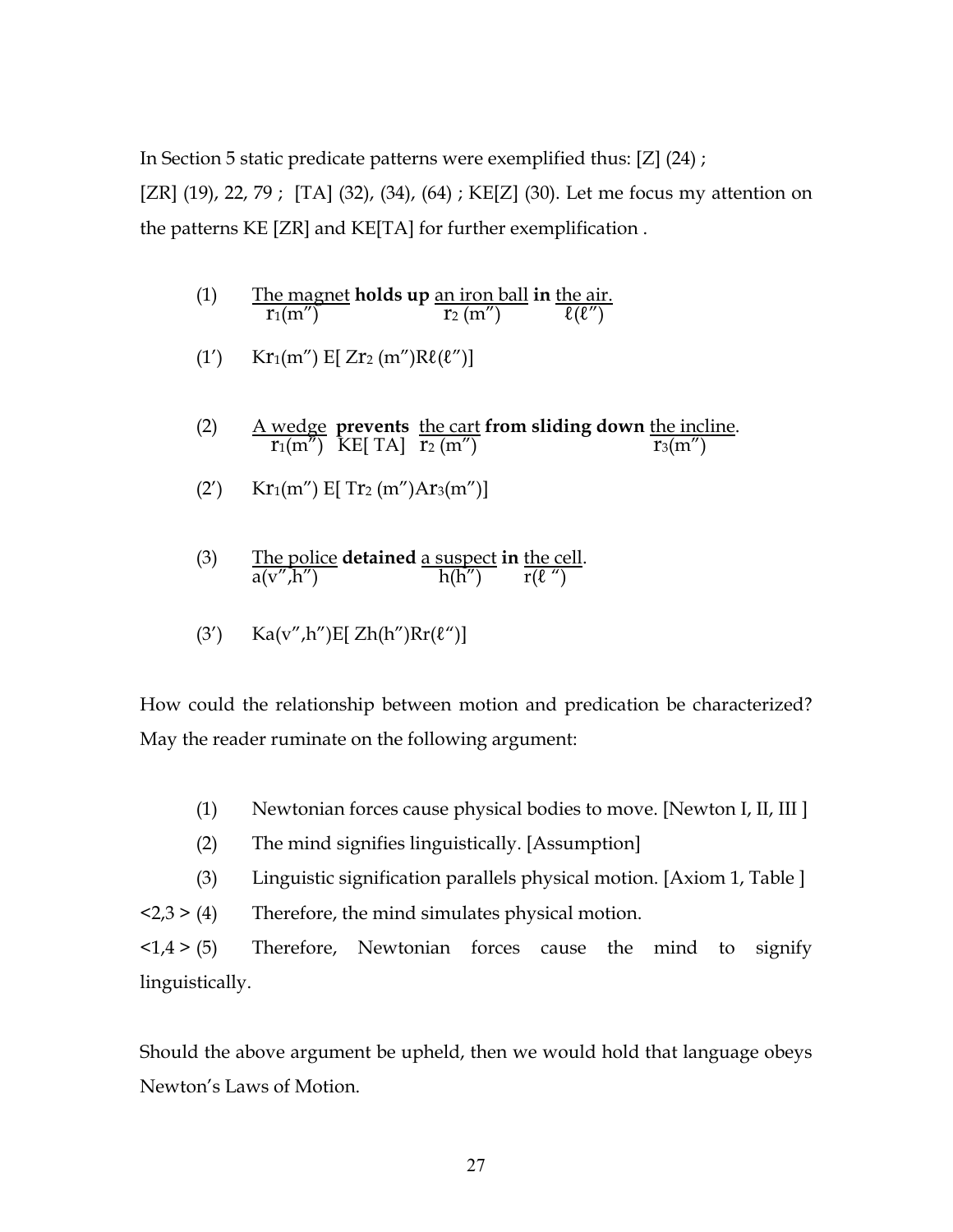#### **7. CONCLUSION**

In this paper I set out to offer an answer to the bifurcate question: How are semantic roles to be determined; and how many are there? My answer does not merely seem to be but, in fact, is principled. First, there are EXACTLY FOUR predicate types ( $[\Sigma]$ ,  $[\Sigma_{\chi}]$ ,  $[\Psi A]$ , and  $[\Phi E]$ ) intriguingly analogous to the EXACTLY FOUR forms of Newtonian motion (absolute, relative, contactive, and causative). Second, there are EXACTLY NINE semantic role types , namely, B, Z, R, N, T, A, C, K, and E. If one is working on Luganda, one can recognize D, J, S, M, G, W, O, Y, X, P, U, I and L as sub-role types of R.

I conclude this paper by preempting plausible objections to my theory. First, it may at times be difficult to distinguish between change roles (B, N, C) and nonchange ones  $(Z, T, K)$ . It is notable that  $\mathbf{a} = \mathbf{0}$  with  $\mathbf{v} = \mathbf{0}$  is mechanically and clearcut differentiable from  $a \neq 0$ . I only wish the linguist were not in a situation similar to that of a chemist who not only handles acidic and basic substances but also amphoteric ones. Second, the significance of the present theory lies in the facilitation of cross-linguistic analysis. Lastly, I make no claim to SWEEPING universality of my theory because I am fully mindful of possible caveats from pidgins, creoles and optolanguages.